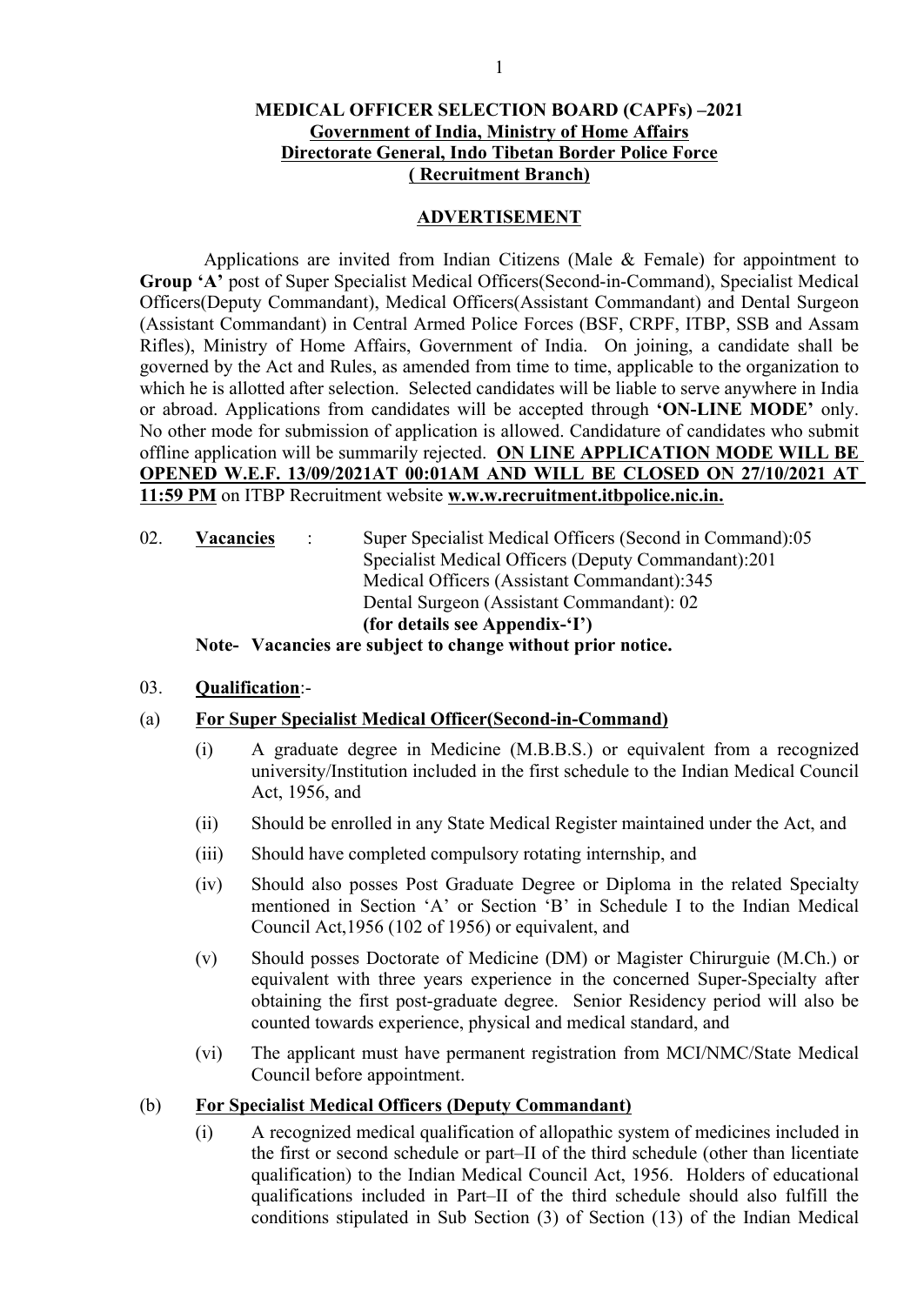Council Act, 1956. The applicant must have permanent registration from MCI/NMC/State Medical Council before appointment in any of the CAPFs, and

- (ii) Completion of compulsory rotating internship, and
- iii) Should also possess Post Graduate(PG) Degree/Diploma in the concerned specialty mentioned in Section 'A' or in Section 'B' in Schedule-I or Equivalent and one and half years experience in the concerned speciality after obtaining PG Degree or two and half years experience after obtaining PG Diploma.

# **(c) For Medical Officers (Assistant Commandant)**

- (i) A recognized medical qualification of allopathic system of medicines included in the first or second schedule or Part–II of third schedule (other than licentiate qualification) to the Indian Medical Council Act, 1956. Holders of educational qualifications included in Part–II of the third schedule should also fulfill the conditions stipulated in Sub Section (3) of Section (13) of the Indian Medical Council Act, 1956. The applicant must have permanent registration from any MCI/NMC/State Medical Council before appointment in any of the CAPFs, and
- (ii) **Completion of compulsory rotating internship**. Candidates who may be undergoing the rotating internship shall be eligible to apply and appear for the interview provided that if selected, they shall have satisfactory completed the compulsory internship before appointment.

# **(d) For Dental Surgeon(Assistant Commandant)**

- (i) A Degree (Bachelor of Dental Surgery) from a recognized University/Institution included in the schedule to the Dentists Act, 1948 (16 of 1948)
- (ii) Candidate should be registered with Dental Council of India
- (iii) Candidate should have Minimum 60% marks in aggregate in BDS exams.
- (iv) Candidate should have cleared all BDS subjects in first attempt.
- (v) Post Degree work experience will be given preference.

### **04. AGE LIMIT**

- (i) The age limit for recruitment of **Super Specialist Medical Officer (Second-in-Command)** should not be exceeding 50 years as on the closing date of receipt of application.
- (ii) The age limit for recruitment of **Specialist Medical Officers (Deputy Commandant)** should not be exceeding 40 years as on the closing date of receipt of application.
- (iii) The age limit for recruitment of **Medical Officers (Assistant Commandant)** should not be exceeding 30 years as on the closing date of receipt of application.
- (iv) The age limit for recruitment of **Dental Surgeons (Assistant Commandant)** should not be exceeding 35 years as on the closing date of receipt of application.
- (v) Relaxation in age limit for recruitment of Super Specialist Medical Officer (Second-in-Command), Specialist Medical Officers(Deputy Commandant), Medical Officers(Assistant Commandant) and Dental Surgeons(Assistant Commandant) shall be as under:-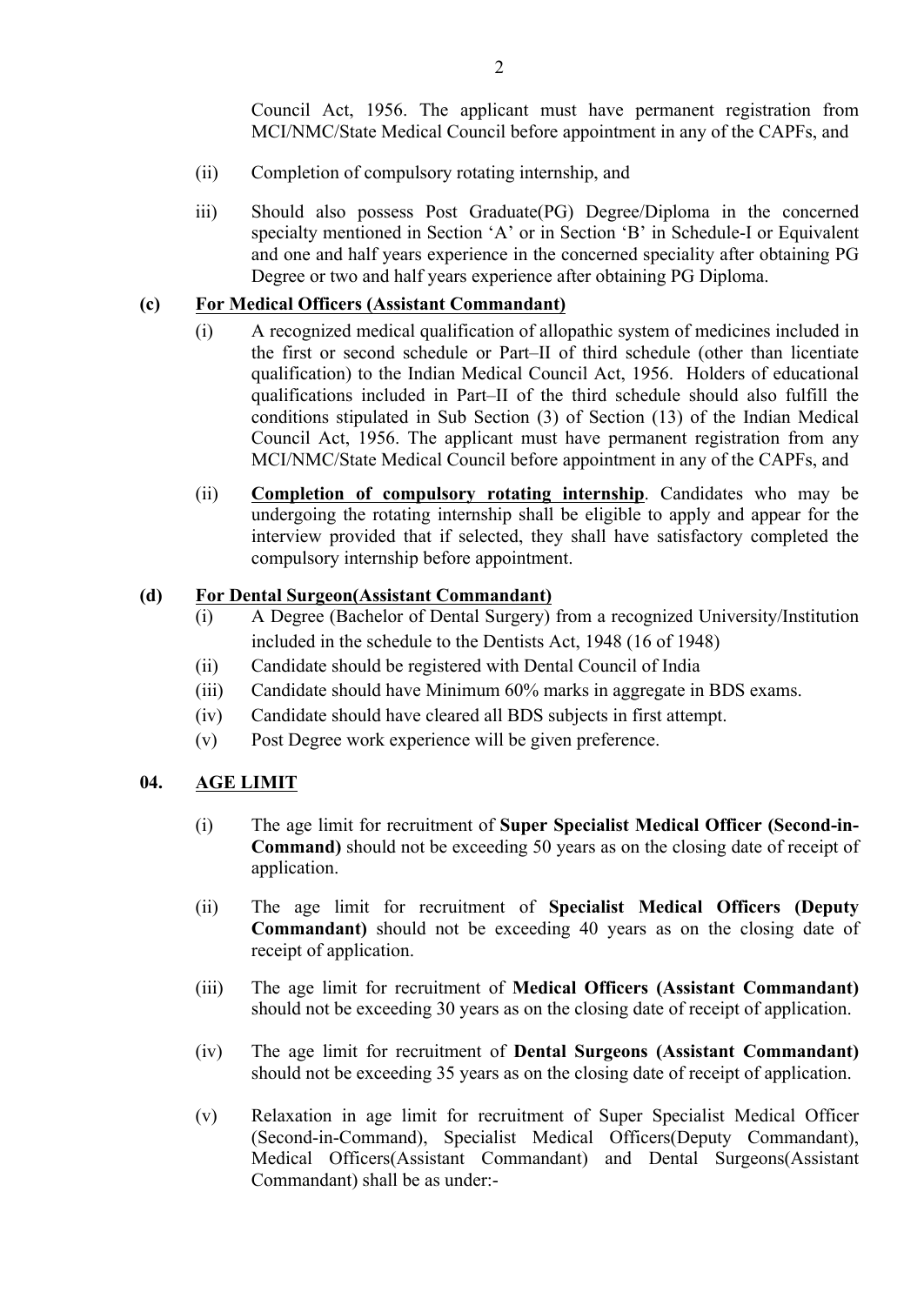- (a) Upto a maximum of five years for Scheduled Caste or Scheduled Tribe candidates.
- (b) Upto a maximum of three years for Other Backward Class (OBC) candidates.
- (c) Upto a maximum of five years in the case of Government servants **(Civilian central Government servants)**.
- (d) Upto a maximum of five years in the case of Medical Graduates who joined Army Medical Corps as Short Service Regular Commissioned Officers and are released after completing the initial period of assignment of five years. The relaxation upto five years shall also be admissible to the SSCOs whose assignment has been extended beyond five years and in whose case the Ministry of Defence issues a certificate that they will be released on three months notice on selection from the date of receipt of offer of appointment.
- (e) The relaxation in age limit shall be admissible upto a maximum of ten years if such Govt. Servants and SSCOs belong to the Scheduled Caste or the Scheduled Tribe and upto a maximum of eight years if such Officers belong to the Other Backward Classes (OBCs).
- (f) There will be relaxation in age for other categories of persons in accordance with the Government orders on the subject.

# **5. METHOD OF SELECTION**

# (i) **For Super Specialist Medical Officers(Second-in-Command), Specialist Medical Officers(Deputy Commandant) and Medical Officers (Assistant Commandant)**

- (a) Eligible candidates will be called for interview by a Board of Officers at designated centers to assess their suitability for appointment in CAPFs.
- (b) A total of 200 marks are allotted to the selection process to test the general knowledge and ability of the candidates in the field of their academic study and also in the nature of personality test to assess the candidate's intellectual curiosity, balance of judgement and alertness of mind ability of social cohesion, integrity of character, initiative and capability of leadership. The minimum standard for the purpose of selection at the interview shall be 40% of the total marks prescribed for interview of Super Specialist Medical Officers, Specialist Medical Officers and Medical Officers.

# (ii) **For Dental Surgeon(Assistant Commandant)**

- (a) All eligible candidates will be called for documentation which will carry 160 marks in the following manner:
	- (i) Weightage on the percentage of marks secured by the candidate in basic qualification.
	- (ii) Advance qualification
	- (iii) Experience in relevant field
- (b) Merit list will be prepared on the basis of marks obtained by candidates in documentation and candidates around equal to ten times of number of existing vacancies in order of merit will be called for interview.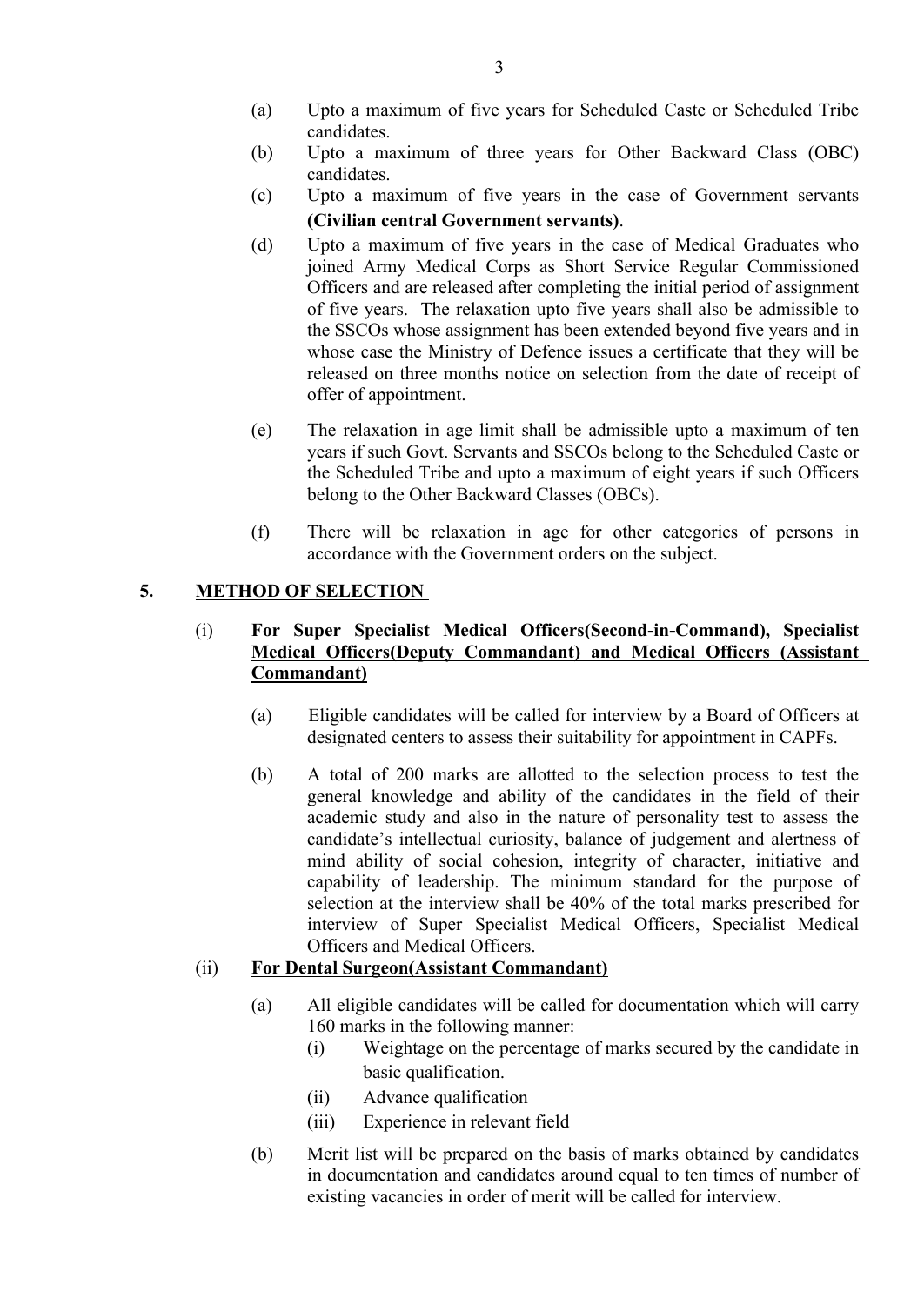(c) The interview which will carry 40 marks shall be held to test the General knowledge and ability of the candidates in the field of their academic study and also in the nature of personality test to assess the candidate's intellectual curiosity, balance of judgement and alertness of mind ability of social cohesion, integrity of character, initiative and capability of leadership. The minimum standard for the purpose of selection at the interview shall be 40% of the total marks prescribed for interview  $(i.e.40\% \text{ of } 40=16 \text{ marks}).$ 

# 06. **MEDICAL EXAMINATION**

- (i) The candidates who attained the minimum prescribed standard for the selection in the interview will be required to undergo medical examination by the Board of CAPF Medical Officers constituted by Medical Officers Selection Board on a day following the date of interview.
- (ii) Candidate will either be declared **"FIT" or "UNFIT**" in Medical Examination Test and those who will be declared **Unfit** will be allowed to undergo "Review Medical Examination(RME) provided they give their written consent by appending their signature on the intimation indicating the reasons for being unfit, as per Annexure-**'VIII'** given by the Presiding Officer/Chairman of the recruitment centre. The consent for RME as per Annexure-**'VIII'** duly signed by the candidate will be submitted within 24 hours after he/she is informed for his/her unfitness in Medical Examination Test.
- (iii) Review Medical Examination of candidate will be conducted in continuation of Medical Examination Test preferably on the next day.

# 07. **EMOLUMENTS**.

### **(**i) **For Super Specialist Medical Officers (Second-in-Command)**

Super Specialist Medical Officers appointed in Grade-II will be granted the rank of Second-in-Command in the revised pay structure of the first cell in the Level-12 of Pay Matrix or minimum pay in the first cell of Pay Matrix as specified in Part-A of the schedule of CCS(Revised Pay) Rules, 2016 pay scale Rs. 78,800- 2,09,200 per month plus other benefits like Non-Practicing Allowances, Dearness allowances, Transport Allowance, House Rent Allowance and any other allowances as admissible under Rules would be admissible as per the Central Government orders/provisions in existence and as amended from time to time. No Post Graduate allowance will be admissible as the basic essential qualification for the post is Post Graduate degree/diploma in a particular field of specialization**.**

### **(**ii) **For Specialist Medical Officers (Deputy Commandant)**

Specialist Medical Officers appointed in Grade-II (Jr Scale) will be granted the rank of Deputy Commandant in the revised pay structure of the first cell in the Level-11 of Pay Matrix or minimum pay in the first cell of Pay Matrix as specified in Part-A of the schedule of CCS(Revised Pay) Rules, 2016, pay scale Rs. 67,700-2,08,700 per month plus other benefits like Non-Practising Allowances, Dearness allowances, Transport Allowance, House Rent Allowance and any other allowances as admissible under Rules would be admissible as per the Central Government orders/provisions in existence and as amended from time to time. No Post Graduate allowance will be admissible as the basic essential qualification for the post is Post Graduate degree/diploma in a particular field of specialization**.**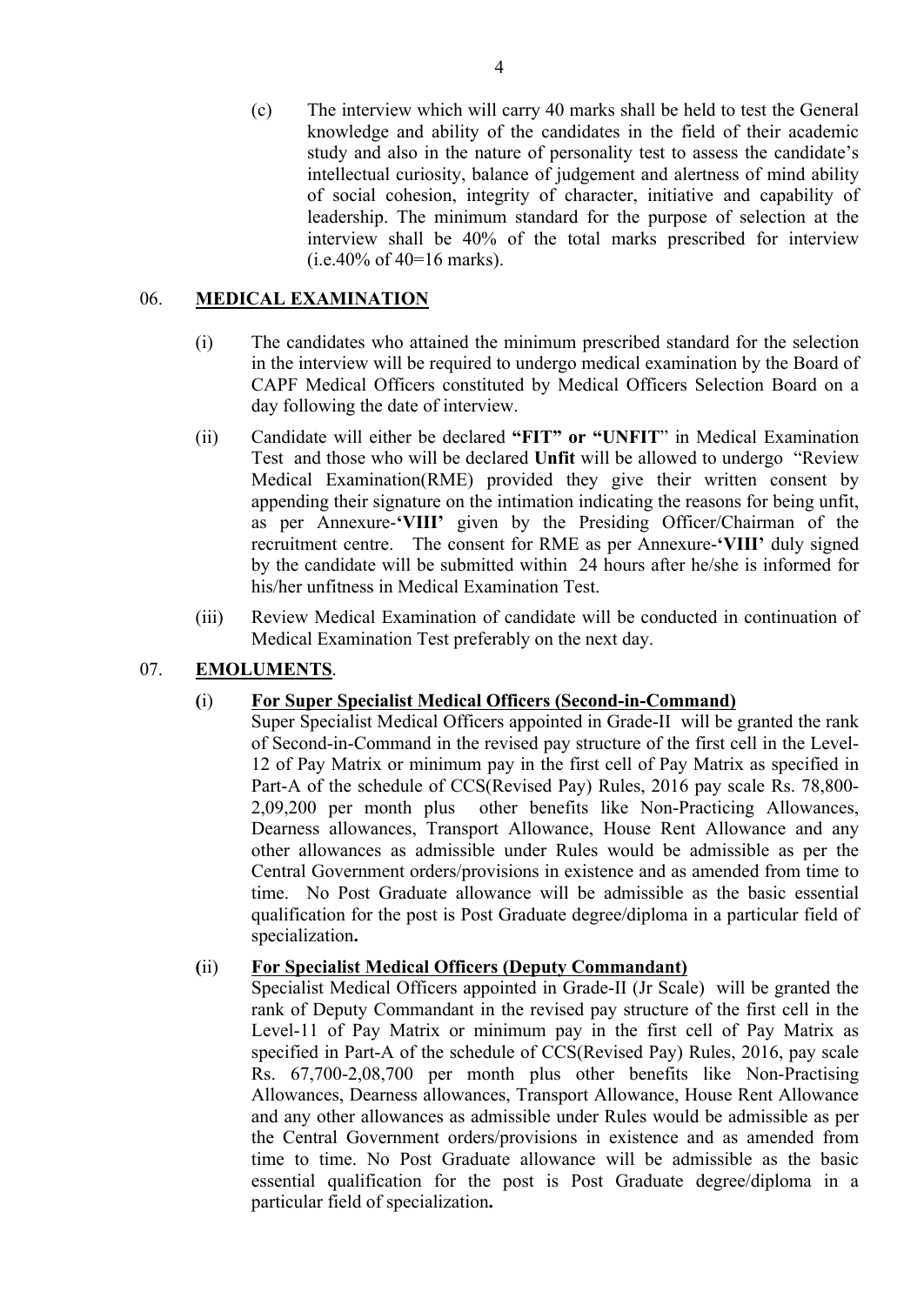# **(iii) For Medical Officers (Assistant Commandant) and Dental Surgeon (Assistant Commandant)**

Medical Officers appointed in any of the CAPFs will be granted the rank of Assistant Commandant in the revised pay structure of the first cell in the Level-10 of Pay Matrix or minimum pay in the first cell of Pay Matrix as specified in Part-A of the schedule of CCS(Revised Pay) Rules, 2016, pay scale Rs. 56,100- 1,77,500 per month plus other benefits like Non-Practising Allowances, Dearness allowances, Transport Allowance, House Rent Allowance and any other allowances as admissible under Rules would be admissible as per the Central Government orders/provisions in existence and as amended from time to time. No Post Graduate allowance will be admissible as the basic essential qualification for the post is Graduate degree/diploma in a particular field of specialization**.**

# 8. **PROMOTIONAL AVENUES**

A Dynamic Assured Career Progression scheme(popularly referred as DACP) of granting time scale promotion to medical officers in CAPFs without linkage to vacancy is in place as under :

### (i) **SUPER SPECIALIST MEDICAL OFFICERS (SECOND-IN-COMMAND)**

|                                | Financial upgradation under DACP Scheme | No. of years of regular            | Rank prescribed in the     |
|--------------------------------|-----------------------------------------|------------------------------------|----------------------------|
| From                           | To                                      | required<br>service<br>for $\vert$ | relevant rules             |
|                                |                                         | financial upgradation              |                            |
| 7 <sup>TH</sup> CPC Pay matrix | 7 <sup>TH</sup> CPC Pay matrix          | 4 years in $7TH$ CPC Pay           | Commandant 7TH CPC Pay     |
| Level 12, pay scale            | Level 13, pay scale                     | matrix Level 12, pay scale         | matrix Level 13, pay scale |
| Rs. 78,800-2,09,200            | Rs. 1,23,100-2,15,000                   | Rs. 78,800-2,09,200                | Rs. 1,23,100-2,15,900      |
| 7TH CPC Pay matrix             | 7 <sup>TH</sup> CPC Pay matrix          | 3 years in $7TH$ CPC Pay           | Commandant 7TH CPC Pay     |
| Level 13, pay scale            | Level 13-A, pay scale                   | matrix Level 13, pay scale         | matrix Level 13-A, pay     |
| Rs. 1,23,100-                  | Rs. 1,31,100-2,16,600                   | Rs. 1,23,100-2,15,900              | scale Rs. 1,31,100-        |
| 2,15,900                       |                                         |                                    | 2,16,600                   |
| 7 <sup>TH</sup> CPC Pay matrix | 7 <sup>TH</sup> CPC Pay matrix          | 4 years in $7TH$ CPC Pay           | Commandant 7TH CPC Pay     |
| Level 13-A, pay                | Level 14, pay scale                     | matrix Level 13-A, pay             | matrix Level 14, pay scale |
| scale Rs. 1,31,100-            | Rs. 1,44,200-2,18,200                   | scale Rs. 1,31,100-                | Rs. 1,44,200-2,18,200      |
| 2,16,600                       |                                         | 2,16,600                           |                            |

# (ii) **SPECIALIST MEDICAL OFFICERS (DEPUTY COMMANDANT)**

| Financial upgradation under DACP Scheme |                       | No. of years of regular            | Rank prescribed in the         |
|-----------------------------------------|-----------------------|------------------------------------|--------------------------------|
| From                                    | To.                   | required<br>for<br>service         | relevant rules                 |
|                                         |                       | financial upgradation              |                                |
| 7TH CPC Pay matrix                      | 7TH CPC Pay matrix    | 2 years in $7TH$ CPC Pay           | Second-in-Command in           |
| Level 11, pay scale                     | Level 12, pay scale   | matrix Level 11, pay scale         | 7 <sup>TH</sup> CPC Pay matrix |
| Rs. 67,700-2,08,700                     | Rs. 78,800-2,09,200   | Rs. 67,700-2,08,700                | Level 12, pay scale Rs.        |
|                                         |                       |                                    | 78,800-2,09,200                |
| $7TH$ CPC Pay matrix                    | 7TH CPC Pay matrix    | 4 years in $7TH$ CPC Pay           | Commandant in 7TH CPC          |
| Level 12, pay scale                     | Level 13, pay scale   | matrix Level 12, pay scale         | Pay matrix Level 13,           |
| Rs. 78,800-2,09,200                     | Rs. 1,23,100-2,15,900 | Rs. 78,800-2,09,2000               | pay scale Rs. 1,23,100-        |
|                                         |                       |                                    | 2,15,900                       |
| $7TH$ CPC Pay matrix                    | $7TH$ CPC Pay matrix  | 3 years in 7 <sup>TH</sup> CPC Pay | Commandant in 7TH CPC          |
| Level 13, pay scale                     | Level 13-A, pay scale | matrix Level 13, pay scale         | Pay matrix Level 13-A,         |
| Rs. 1,23,100-2,15,900                   | Rs. 1,31,100-2,16,600 | Rs. 1,23,100-2,15,900              | pay scale Rs. 1,31,100-        |
|                                         |                       |                                    | 2,16,600                       |
| $7TH$ CPC Pay matrix                    | $7TH$ CPC Pay matrix  | 4 years in 7 <sup>TH</sup> CPC Pay | Commandant in 7TH CPC          |
| Level 13-A, pay scale                   | Level 14, pay scale   | matrix Level 13-A, pay             | Pay matrix Level 14,           |
| Rs. 1,31,100-2,16,600                   | Rs. 1,44,200-2,18,200 | scale Rs. 1,31,100-                | pay scale Rs. 1,44,200-        |
|                                         |                       |                                    |                                |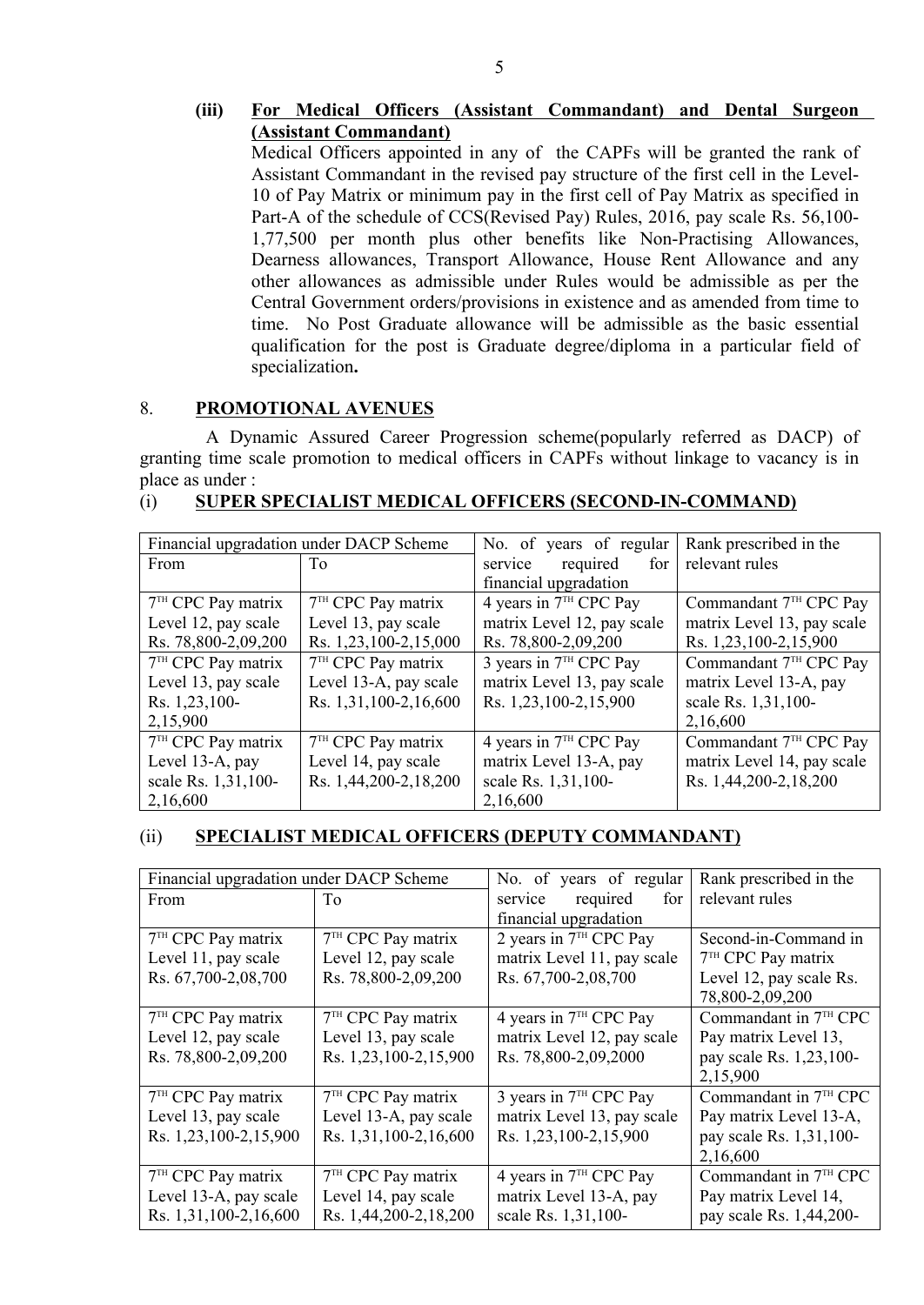|       | .600                                           | 18,200 |  |
|-------|------------------------------------------------|--------|--|
| (iii) | <b>MEDICAL OFFICERS (ASSISTANT COMMANDANT)</b> |        |  |

| Financial upgradation under DACP Scheme |                                | No. of years of regular            | Rank prescribed in the         |
|-----------------------------------------|--------------------------------|------------------------------------|--------------------------------|
| From                                    | To.                            | service<br>required<br>for         | relevant rules                 |
|                                         |                                | financial upgradation              |                                |
| 7TH CPC Pay matrix                      | 7TH CPC Pay matrix             | 4 years in 7 <sup>TH</sup> CPC Pay | Deputy Commandant in           |
| Level 10, pay scale Rs.                 | Level 11, pay scale            | matrix Level 10, pay               | 7 <sup>TH</sup> CPC Pay matrix |
| 56,100-1,77,500                         | Rs. 67,700-2,08,700            | scale Rs. 56,100-1,77,500          | Level 11, pay scale Rs.        |
|                                         |                                |                                    | 67,700-2,08,700                |
| $7TH$ CPC Pay matrix                    | 7TH CPC Pay matrix             | 5 years in 7 <sup>TH</sup> CPC Pay | Second-in-Command in           |
| Level 11, pay scale Rs.                 | Level 12, pay scale            | matrix Level 11, pay               | $7TH$ CPC Pay matrix           |
| 67,700-2,08,700                         | Rs. 78,800-2,09,200            | scale Rs. 67,700-2,08,700          | Level 12, pay scale Rs.        |
|                                         |                                |                                    | 78,800-2,09,200                |
| $7TH$ CPC Pay matrix                    | $7TH$ CPC Pay matrix           | 4 years in 7 <sup>TH</sup> CPC Pay | Commandant in $7TH$ CPC        |
| Level 12, pay scale Rs.                 | Level 13, pay scale            | matrix Level 12, pay               | Pay matrix Level 13,           |
| 78,800-2,09,200                         | Rs. 1,23,100-2,15,900          | scale Rs. 78,800-2,09,200          | pay scale Rs. 1,23,100-        |
|                                         |                                |                                    | 2,15,900                       |
| 7 <sup>TH</sup> CPC Pay matrix          | 7 <sup>TH</sup> CPC Pay matrix | 3 years in 7 <sup>TH</sup> CPC Pay | Commandant in 7TH CPC          |
| Level 13, pay scale Rs.                 | Level 13-A, pay scale          | matrix Level 13, pay               | Pay matrix Level 13-A,         |
| 1,23,100-2,15,900                       | Rs. 1,31,100-2,16,600          | scale Rs. 1,23,100-                | pay scale Rs. 1,31,100-        |
|                                         |                                | 2,15,900                           | 2,16,600                       |
| 7 <sup>TH</sup> CPC Pay matrix          | 7TH CPC Pay matrix             | 4 years in 7 <sup>TH</sup> CPC Pay | Commandant in 7TH              |
| Level 13-A, pay scale                   | Level 14, pay scale            | matrix Level 13-A, pay             | CPC Pay matrix Level           |
| Rs. 1,31,100-2,16,600                   | Rs. 1,44,200-2,18,200          | scale Rs1,31,100-                  | 14, pay scale                  |
|                                         |                                | 2,16,600 and 20 years of           | Rs.1,44,200-2,18,200           |
|                                         |                                | regular service                    |                                |
|                                         |                                |                                    |                                |

# (iv) **DENTAL SURGEON (ASSISTANT COMMANDANT)**

|                                | Financial upgradation under DACP | No. of years of regular            | Rank prescribed in the         |
|--------------------------------|----------------------------------|------------------------------------|--------------------------------|
| Scheme                         |                                  | required<br>service<br>for         | relevant rules                 |
| From                           | T <sub>0</sub>                   | financial upgradation              |                                |
| 7TH CPC Pay matrix             | 7 <sup>TH</sup> CPC Pay matrix   | 4 years in 7 <sup>TH</sup> CPC Pay | Deputy Commandant in           |
| Level 10, pay scale Rs.        | Level 11, pay scale              | matrix Level 10, pay               | 7 <sup>TH</sup> CPC Pay matrix |
| 56,100-1,77,500                | Rs. 67,700-2,08,700              | scale Rs. 56,100-1,77,500          | Level 11, pay scale Rs.        |
|                                |                                  |                                    | 67,700-2,08,700                |
| 7 <sup>TH</sup> CPC Pay matrix | 7TH CPC Pay matrix               | 5 years in 7 <sup>TH</sup> CPC Pay | Second-in-Command in           |
| Level 11, pay scale Rs.        | Level 12, pay scale              | matrix Level 11, pay               | 7TH CPC Pay matrix             |
| 67,700-2,08,700                | Rs. 78,800-2,09,200              | scale Rs. 67,700-2,08,700          | Level 12, pay scale Rs.        |
|                                |                                  |                                    | 78,800-2,09,200                |
| 7 <sup>TH</sup> CPC Pay matrix | 7 <sup>TH</sup> CPC Pay matrix   | 4 years in 7 <sup>TH</sup> CPC Pay | Commandant in $7TH$            |
| Level 12, pay scale Rs.        | Level 13, pay scale              | matrix Level 12, pay               | CPC Pay matrix Level           |
| 78,800-2,09,200                | Rs. 1,23,100-2,15,900            | scale Rs. 78,800-2,09,200          | 13, pay scale Rs.              |
|                                |                                  |                                    | 1,23,100-2,15,900              |
| $7TH$ CPC Pay matrix           | $7TH$ CPC Pay matrix             | 7 years in 7TH CPC Pay             | Commandant in 7TH              |
| Level 13, pay scale Rs.        | Level 14, pay scale              | matrix Level 13, pay               | CPC Pay matrix Level           |
| 1,23,100-2,15,900              | Rs. 1,44,200-2,18,200            | scale Rs. 1,23,100-                | 14, pay scale Rs.              |
|                                |                                  | 2,15,900 or 20 years of            | 1,44,200-2,18,200              |
|                                |                                  | regular service.                   |                                |

# **Note: Promotion from the rank of Commandant to the rank of DIG(Medical) & IG(Medical) for Medical Officers and Specialist Medical Officers is by selection against sanctioned vacancy through a combined seniority list**.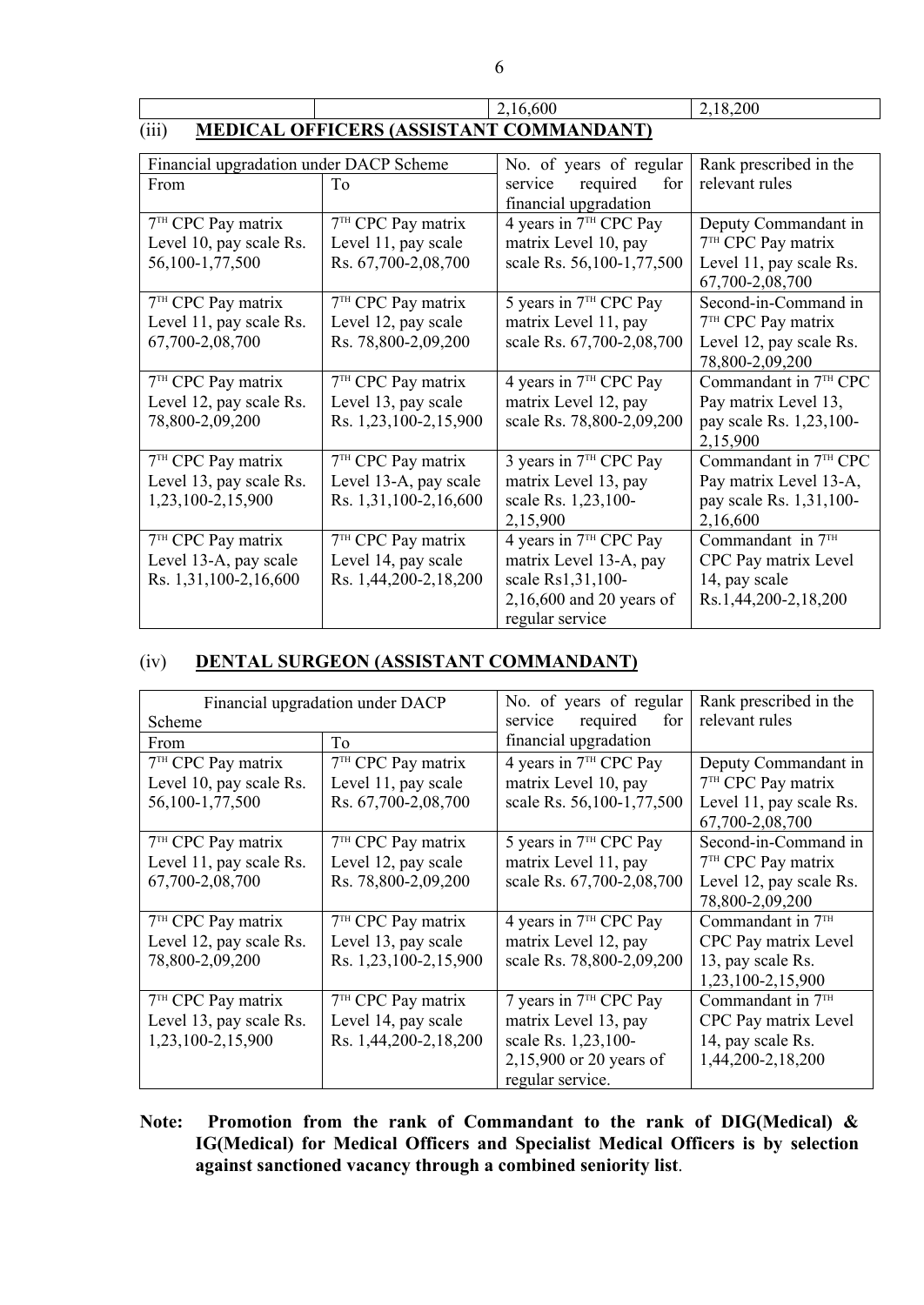# 09. **PROVISION FOR PG COURSE**

An officer can apply for PG entrance examination on completion of 5 years of regular service as per the instructions issued in this regard.

# 10. **OPTION FROM CANDIDATES**

(a) For the posts of Specialist Medical Officer (Deputy Commandant), Medical Officer (Assistant Commandant) and Dental Surgeon (Assistant Commandant) have to indicate their choice of preference in any one or more CAPFs, (BSF, CRPF, ITBP, SSB and Assam Rifles). For this purpose he/she will be required to indicate the choice of CAPFs for which he/she wishes to be considered in the order of preference. While making appointment, due consideration will be given to the preferences exercised by the candidate and having regard to his/her rank in the order of merit.

# **(b) The post of Super Specialist Medical Officers (Second-in-Command) is available only in ITBP.**

(c) The choice of preference of CAPFs submitted by the candidate for the posts will be final and no changes for exercising choice of preference will be entertained.

# 11. **PHYSICAL AND MEDICAL STANDARDS**

# (i) **The candidates should conform to the following physical standards:-**

| Particulars | <b>Male</b>                                                                                                                                                                                                                                                                                                   | Female         |  |  |
|-------------|---------------------------------------------------------------------------------------------------------------------------------------------------------------------------------------------------------------------------------------------------------------------------------------------------------------|----------------|--|--|
| Height      | 157.5 Cms                                                                                                                                                                                                                                                                                                     | 142 Cms        |  |  |
|             | (Relaxable by 2 cms for candidates falling in the categories of Gorkhas,<br>Garhwalis, Kumaonis, Dogras, Marathas and candidates belonging to the<br>States of Sikkim, Nagaland, Arunanchal Pradesh, Manipur, Tripura,<br>Mizoram, Meghalaya, Assam, Himachal Pradesh, Jammu & Kashmir and<br>Ladakh regions. |                |  |  |
|             | Relaxable by 3 Cms for candidates belonging to Scheduled Tribes.                                                                                                                                                                                                                                              |                |  |  |
| Chest       | 77 Cms -<br>Unexpanded                                                                                                                                                                                                                                                                                        | Not applicable |  |  |
|             | Expanded<br>82 Cms -                                                                                                                                                                                                                                                                                          |                |  |  |
| Weight      | Proportionate to height and age                                                                                                                                                                                                                                                                               |                |  |  |

# (ii) **MEDICAL STANDARDS**

Selection to the post is subject to candidate being found medically fit by a Board of Medical Officers as per the medical guidelines issued by MHA, GOI, for direct recruitment in CAPFs from time to time. However, the basic medical standard are as under:-

# (i) **Eye sight**

| (NEAR)         | Visual Acuity<br>unaided |               | Uncorrected<br>visual acuity<br>(DISTANT | Reflection                             | Colour<br>Vision |
|----------------|--------------------------|---------------|------------------------------------------|----------------------------------------|------------------|
| <b>VISION)</b> |                          |               | <b>VISION)</b>                           |                                        |                  |
| <b>Better</b>  | Worse                    | <b>Better</b> | Worse                                    |                                        |                  |
| eye            | eye                      | eye           | eye                                      |                                        |                  |
| N <sub>6</sub> | N <sub>9</sub>           | 6/6           | 6/12                                     | Hypermetropia: +3.50D Myopia: -4.5D    | $CP-III$         |
|                |                          | <b>OR</b>     | OR.                                      | $(including Astigmatism+/1.50)$        | <b>ISHARA</b>    |
|                |                          | 6/9           | 6/9                                      | Age related<br>physiological<br>Note:- | <b>PLATES</b>    |
|                |                          |               |                                          | presbyopic changes are likely to occur |                  |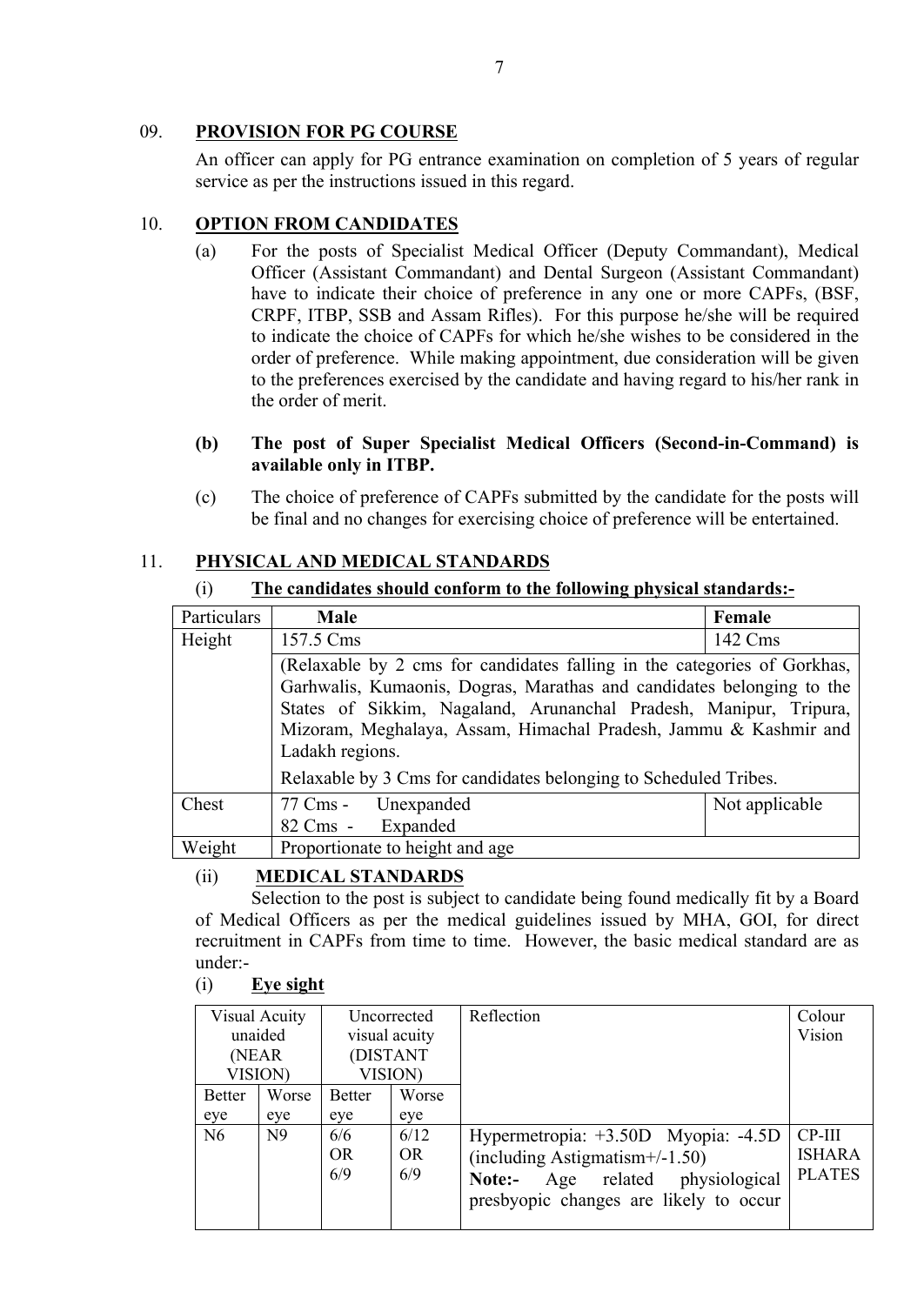|  | above 35 years so age wise presbyopic<br>changes relaxation is permitted as<br>mentioned below for near vision. (This is<br>in addition to that above relaxation |  |
|--|------------------------------------------------------------------------------------------------------------------------------------------------------------------|--|
|  | already provided for distant vision)<br>1. $+1DS$ upto 40 years.<br>2. $+2DS$ upto 50 years.<br>3. $+2DS 51-60$ yrs & above.                                     |  |

However, no Radial Keratotomy (RK) or another refraction surgery is permitted.

| (a) | Interval          | - 6 months                            |
|-----|-------------------|---------------------------------------|
| (b) | Age               | $-20-35$ Years                        |
| (c) | Axial length      | - Less than 26 mm and more than 21 mm |
| (d) | Corneal thickness | - 425 micron                          |
| (e) | Pre Lasik error   | $-6D$                                 |
| (f) | Vision            | - As per medical guidelines           |
| (g) | Retinal status    | - Normal                              |
|     |                   |                                       |

- (iii) Candidate possessing good mental and sound health and free from any physical defect.
- (iv) Candidate must not have knock-knees, flat foot or squint in eyes and they should possess high colour vision. The candidates will be tested for colour vision as per medical guidelines in vogue. They must be in good mental and bodily health and free from any medical condition or physical defects likely to interfere with the efficient performance of the duties or is a cause of rejection as per the medical guidelines issued by MHA, GOI, for direct recruitment in CAPFs.
- (v) A candidate having colour perception below CP-III will not be eligible for appointment. Candidates will give an undertaking at the time of joining that at any stages of service career, if they are found not meeting the required colour perception standard as per his/her post, he/she will be boarded out as per SHAPE policy, in vogue.
- (vi) **Tattoos:**-

(a) **Content**: Being a secular country, the religious sentiments of our countrymen are to be respected and thus, tattoos depicting religious symbol or figures and the name, as followed in Indian Army are to be permitted.

(b) **Location**: Tattoos marked on traditional sites of the body like inner aspect of forearm but only left forearm, being non saluting lump or dorsum of the hands are to be allowed.

(c) **Size**: Size must be less than ¼ of the particular part (Elbow or Hand) of the body.

(vii) Every candidate on his/her having been selected will be examined by a duly constituted Medical Examination Board for his/her Medical Fitness. The Government of India reserve right to reject or accept any candidate after considering report of the Medical Examination Board.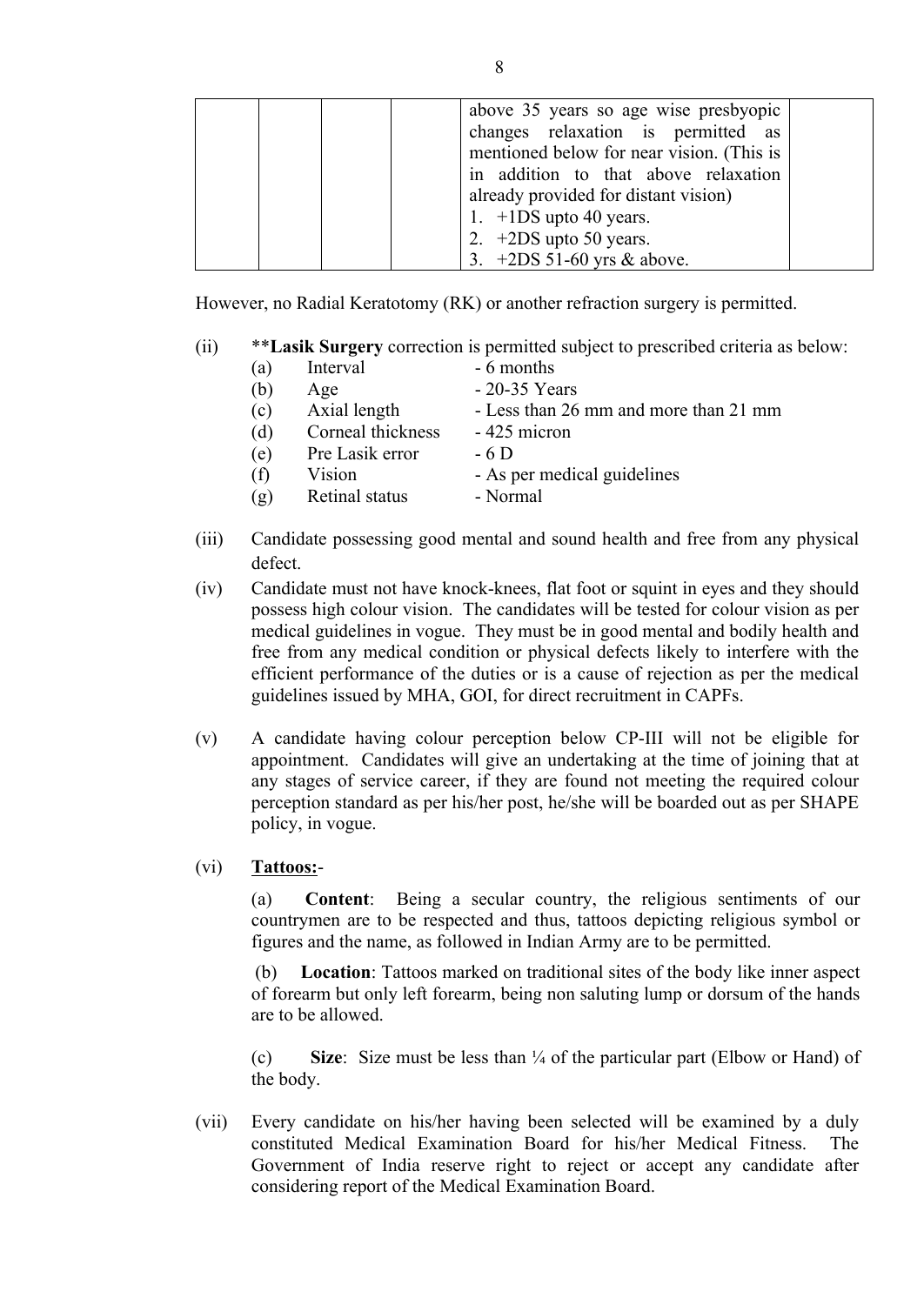#### **Note: The above are the guidelines. The Medical Examination will be conducted as per the revised Medical Guidelines issued by MHA UO No. A.VI-1/2014-Rectt(SSB) dated 20/05/2015 and amendments issued from time to time.**

# 12. **MERIT LIST**

The Medical Officers Selection Board will prepare a merit list on the basis of aggregate marks awarded to each candidate during the interview. The Board will also compile merit list separately for SC/ST, OBC and EWS candidates.

# 13. **CONDITION OF SERVICE**

- (a) Posts of Super Specialist Medical Officer, Specialist Medical Officer, Medical Officer and Dental Surgeon are combatised in CAPFs and are governed by the Act and Rules of the respective organizations as amended from time to time.
- (b) Being a Super Specialist Medical Officer, Specialist Medical Officer, Medical Officer and Dental Surgeon in CAPFs the candidate on appointment is liable to serve any part of the country or aboard as per service requirements. They may have to work independently in the units where they are posted.
- (c) Candidates shall be required to serve the Force for a minimum period of 10 years. If any officers after joining the service wants to resign from the service before the expiry of 10 years, he/she is required to refund a sum equal to 03 months pay and allowances or the cost of training imparted to him/her in the Force, whichever is higher.

# (d) **PROBATION PERIOD**

- (i) Every candidate appointed to the cadre in the grade of Super Specialist Medical Officer, Specialist Medical Officer, Medical Officer and Dental Surgeon shall be on probation for a period of two years.
- (ii) The Central Government, if it thinks fit for reasons to be recorded in writing, can extend the period of probation specified in Sub Para (i) by one year.
- (iii) At any time during or at the end of the period of probation or during the extended period of probation, the Central Government may discharge a candidate appointed on probation, without assigning any reasons whatsoever.
- (e) Selected candidates after appointment will undergo basic training and such other courses as prescribed in the force from time to time.
- (f) No candidates appointed to the posts shall be permitted for private practice including consultancy and laboratory practice.
- (g) No candidates will be granted extension in service beyond the age of superannuation.
- (h) No person
	- i) who has entered into or contracted a marriage with a person having a spouse living, or
	- ii) who having a spouse living has entered into or contracted a marriage with any person, shall be eligible for appointment to the post of Super Specialist Medical Officer, Specialist Medical Officer, Medical Officer and Dental Surgeon in Central Armed Police Forces. Provided that the Central Government may, if satisfied that such marriage is permissible under the personal law applicable to such person and the other party to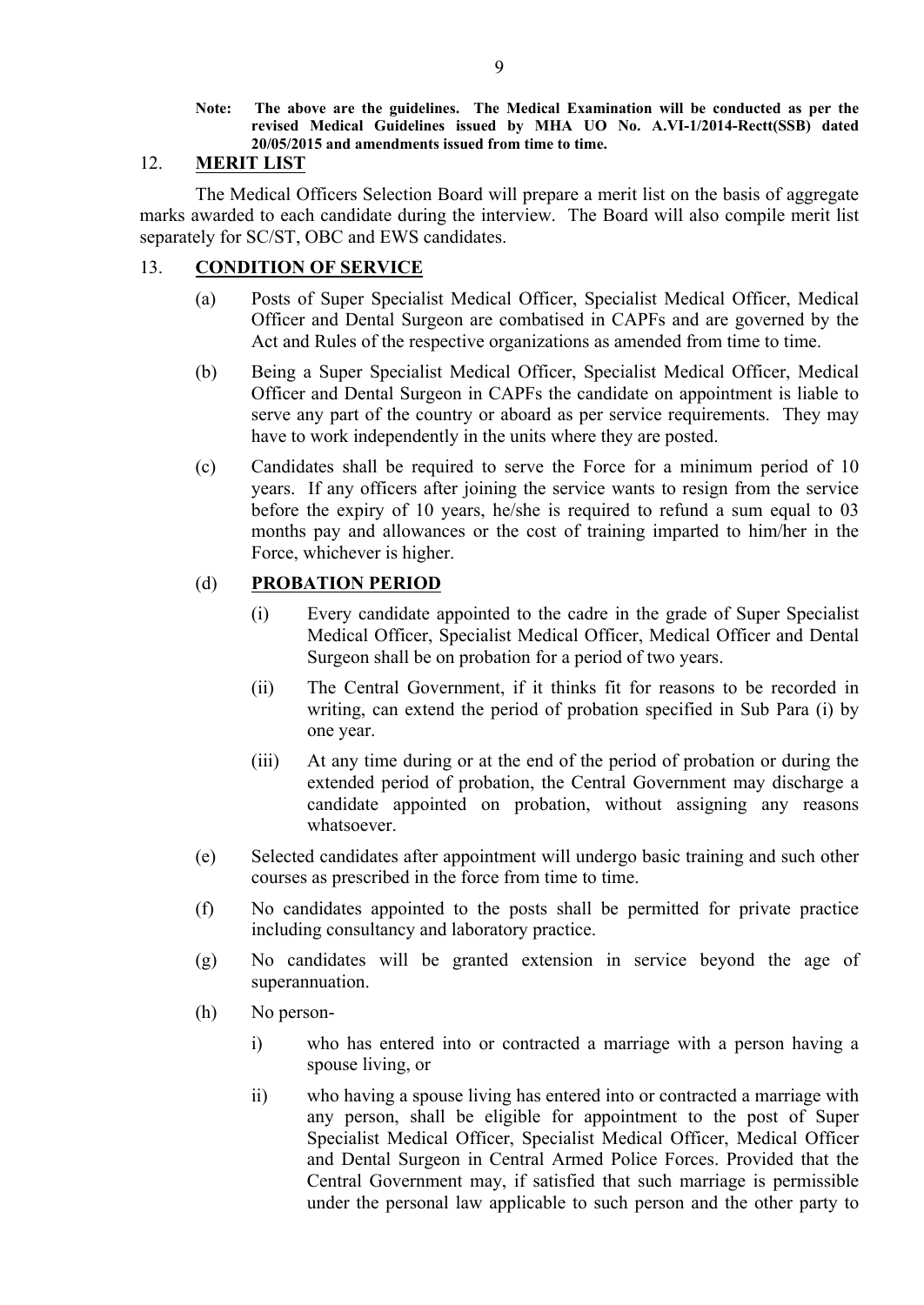the marriage and there are other grounds for so doing, exempt any person from the operation of the rules for the recruitment of the post.

### 14. **APPLICATION FEES & MODE OF PAYMENT**

Male candidate belonging to General (UR), OBC & EWS category applying for recruitment to the above posts should pay Rs. 400/- (Rupees Four Hundred only) as application fee through online payment gateway system on **www.recruitment.itbpolice.nic.in.** Application received with any other mode of the payment will be summarily rejected. **Candidates belonging to Scheduled Caste, Scheduled Tribes, Ex-Servicemen and Female are exempted from paying the fee.** Fee once paid will not be refunded under any circumstances. Fee paid by modes other than above will not be accepted and the application of such candidate will be rejected forthright and the payment made shall stand forfeited.

#### 15. **GENERAL**

- (a) Eligible and interested candidates have to apply online through website **www.recruitment.itbpolice.nic.in.** Candidates are advised to fill their profile and apply the online application form strictly as per the eligibility criteria and instructions given to avoid disqualification at a later stage. **Candidates should also ensure to upload clear and legible photo, scanned signature, certificate in support of MBBS or equivalent qualification and specialized qualification issued by the recognized university and registration certificate of MCI/NMC/State Medical Council/Dental Council of India at the time of filing up their profile details on the website**. Candidate may refer to the FAQs and How to register links on the website.
- (b) All candidates who have been called for Interview will bring a clear and legible print out of the online application form along with original and self attested copies of following testimonials or else they may not permitted to enter the venue:-
	- (i) Certificate in support of qualification as mentioned at Para-3 of advertisement.
	- (ii) Matriculation/School Leaving Certificate in support of Age/Date of Birth.
	- (iii) Scheduled Caste and Scheduled Tribe Certificate as **Annexure- 'III'**, OBC Certificate as **Annexure**-'IV' and EWS Certificate as **Annexure-'V'** (If belonging to these categories) issued by an authority not lower than Tehsildar or SDO. Candidates claiming OBC (NCL) status may note that certificate on creamy layer status should have been obtained within three years before the closing date. The candidates claiming EWS status must have an Income and Asset Certificate for the financial year 2020-2021.
	- iv) Candidates seeking reservation as OBC(NCL) shall submit a declaration as **Annexure-'VI'.**
	- v) Domicile Certificate issued by local revenue authorities or PAN Card or Adhaar Card or Driving License or Voter ID Card or Passport for verification of citizenship. In case of West Pakistani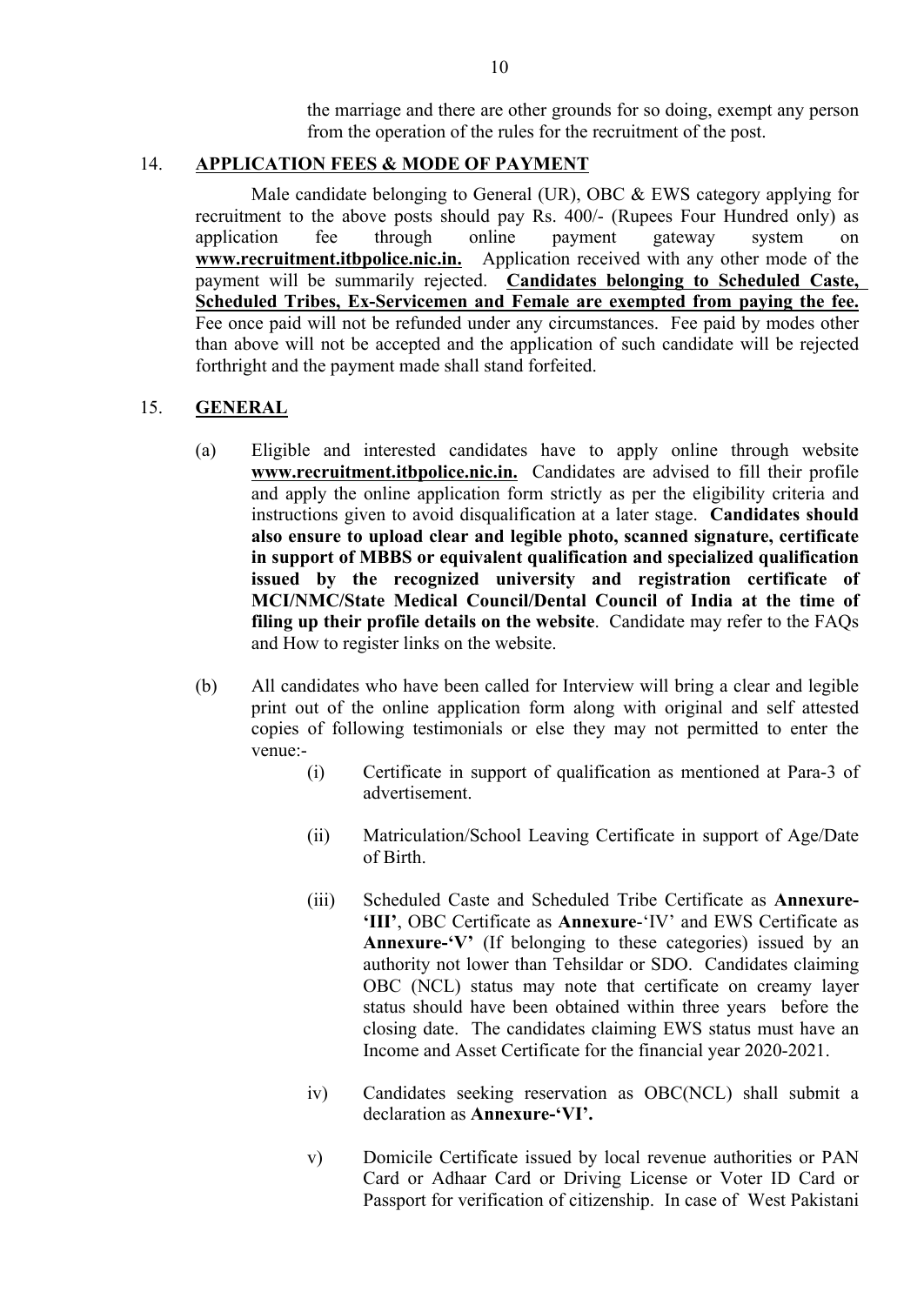Refugees settled in J&K, they are required to produce certificate in the format attached as **Annexure-VII'** issued by the Sarpanch/Numberdar/Naib Tehsildar of a candidate's village to the effect that the person belonged to the West Pakistani Refugees Category, alongwith a copy of Electoral Roll showing the name of the candidate in the voter list for elections to the Parliamentary Constituency.

- (v) Discharge certificate in case of Ex-Servicemen.
- (vii) Sufficient latest passport size photograph.(Same as submitted with online application form).
- (viii) NCC Grade Certificate
- (c) Candidates should ensure that they fulfill all the eligibility conditions so as to avoid disappointment later on. If on verification at any stage, it is found that they do not fulfill any of the eligibility condition, the Selection Committee shall reject their candidature.
- (d) Candidate should be physically/medically fit for the duties of Super Specialist Medical Officer (Second-in-Command), Specialist Medical Officer(Deputy Commandant), Medical Officer(Assistant Commandant) and Dental Surgeon(Assistant Commandant) in extreme climatic conditions where concerned department is committed to its duties.
- (e) Mere presence and qualifying in the medical examination will not guarantee the right to the candidate for appointment.
- (f) On behalf of Govt. of India, Selection Committee reserve its right to reject or accept the candidature of any applicant at any stage.
- (g) The Selection Committee will not enter into any correspondence with the candidate except in the case of change of address sought by a candidate.
- (h) The appointment of selected candidates will be subject to the Government being satisfied after such inquiry as may be considered necessary that the candidates with regard to their character and antecedents are suitable in all respect for appointment to the posts.
- (i) The appointment will be further subject to the candidates satisfying the competent authority of their having satisfactorily completed Compulsory Rotating Internship and for Super Specialist Medical Officer and Specialist Medical Officers, have required experience in their field of Speciality.
- (j) Subject to the provision as mentioned above, successful candidates will be considered for appointment on the basis of order of merit assigned to them by Selection Board.
- (k) Candidates in Central Service/Departmental candidates should submit in original a **"No Objection Certificate"** as **Annexure-'II'** from their employer at the time of verification of original documents else their candidature will be rejected.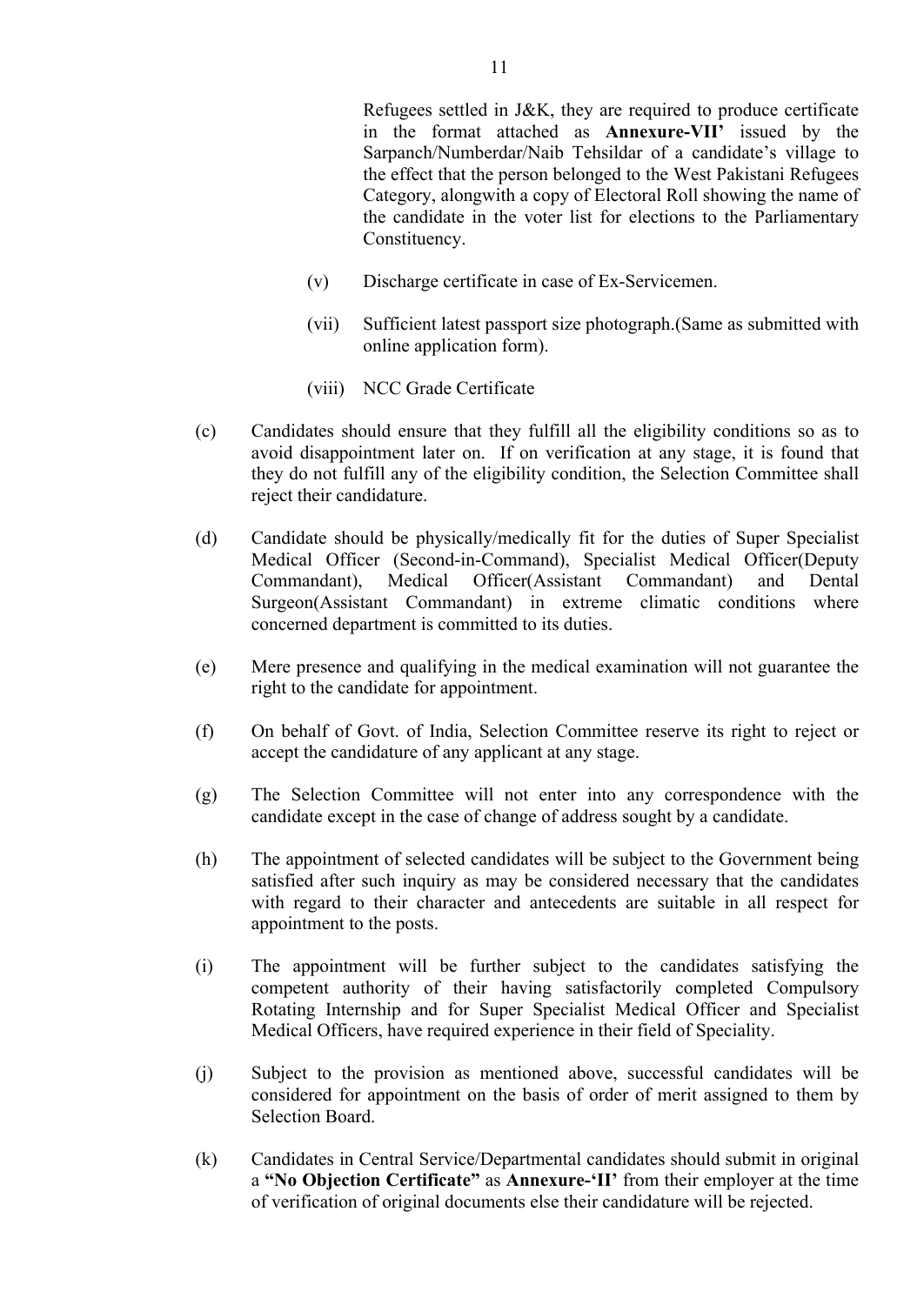- (l) All eligible candidates will be duly informed about the date and venue of the recruitment tests through admit card sent electronically on their registered e-mail ID. Therefore, candidates should provide genuine and functional e-mail ID and Mobile number at the time of filling online application form. ITBP will not be responsible in case of any failure of the candidate not receiving admit card online. Candidates should come duly prepared for more than one day stay under their own arrangements at the Recruitment Centre. ITBP reserves the right to issue online admit cards at short notice.
- (m) ITBP will not be responsible for any power failure, electronic, internet related problems, etc faced by the candidates while applying online.
- (n) Candidates called for interview from outstation shall be paid travelling expenses as admissible and regulated under the provisions of Ministry of Finance OM No. F-19045/1/74/E/IV(B) dated 30/01/1976 (Govt. of India Decision No. 08 below SR 132). However, no travelling allowance will be admissible to the candidates for journey upto 250 Kms. For journey in excess of 250 Kms, the candidate himself will have to bear the expenses for initial 250 Kms on each of the outward and return journeys. For the remaining distance (over the initial 250 Kms) a single second class railway fare or actual Bus fare, depending on the mode of travel, may be paid to the candidate, called for interview by the shortest route from the candidates normal place of residence or the place from which the journey is actually performed, whichever is nearer to the place of interview and back by the same station. However, in case of candidates belonging to SC/ST communities,  $2<sup>nd</sup>$  class rail fare or bus fare shall be payable to the candidates provided that the fare of the first 30 Kms for both outward and return journey is borne by the candidate.
- (o) The above concession is not admissible to those candidates who are already in Central/State Govt. Corporation Public Undertaking, Local Govt. Institutions and Panchayats. The candidates claiming T.A. may be required to produce a certificate of unemployment from an M.P. or M.L.A or Gazetted Officer of the place where the candidate normally reside.
- (p) Information given in this advertisement and on website are guidelines only. In case of any ambiguity, the existing rules and regulations of Govt. of India will be final.

16. Any further information/notice in respect to the subject recruitment will be uploaded on ITBP Recruitment website **www.recruitment.itbpolice.nic.in** only. Hence, all candidates are advised to visit on the above link from time to time.

> **Sd/- DIG(Estt & Recruitment)**

| <b>LI</b> |  |
|-----------|--|
|-----------|--|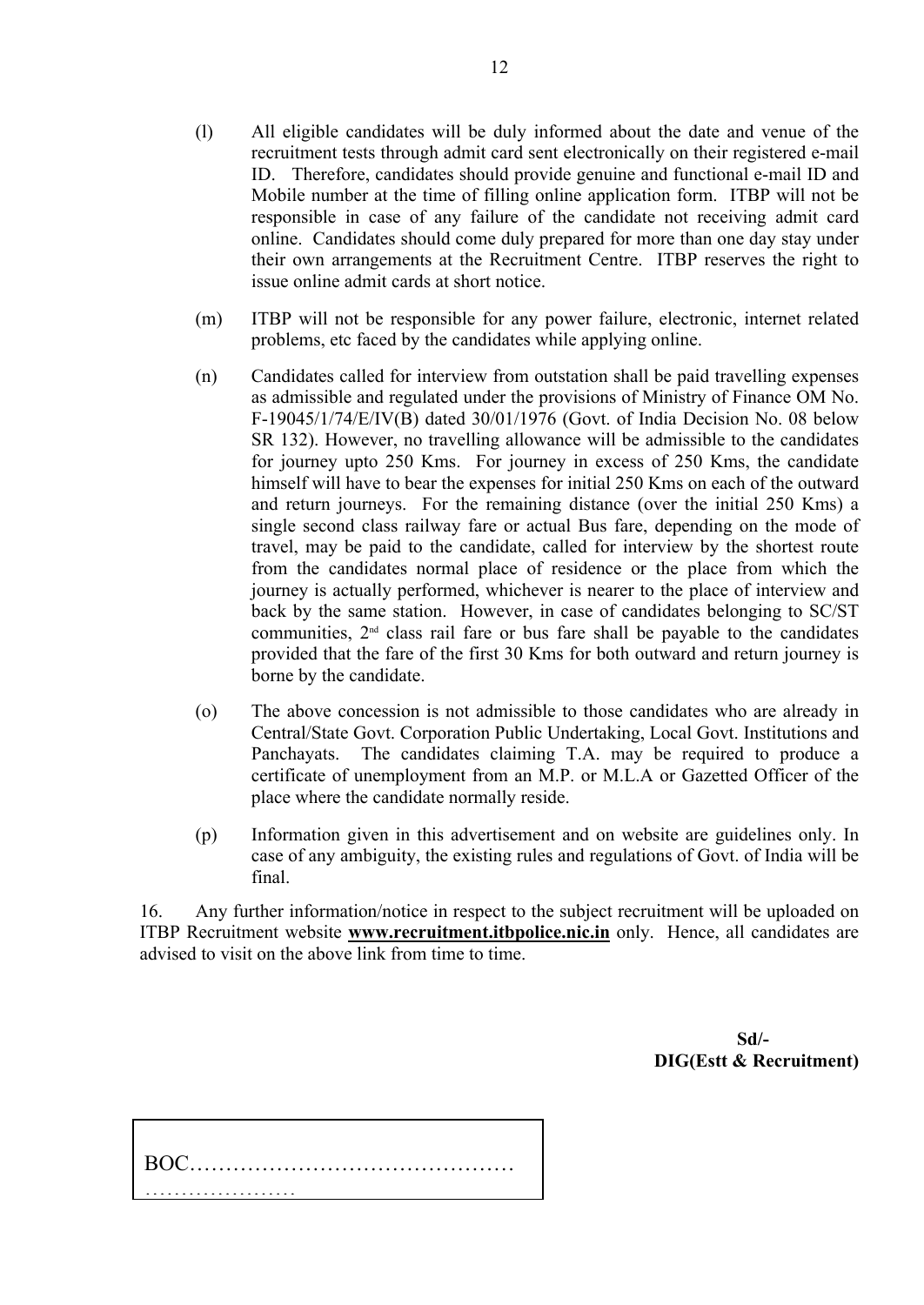# **NUMBER OF VACANCIES**

# (A) S**uper Specialist Medical Officer (Second-in-Command)**

| Srl            | Name of | Category      |           |                      |            |                   |              |
|----------------|---------|---------------|-----------|----------------------|------------|-------------------|--------------|
| N <sub>0</sub> | Force   | <b>UR/Gen</b> | <b>SC</b> | C <sub>T</sub><br>OІ | <b>OBC</b> | <b>EWS</b>        | <b>Total</b> |
|                | 'TBP    | 04            | $00\,$    | $00\,$               |            | $00\,$            | 05           |
| <b>Total</b>   |         | 04            | 00        | 00                   | 01         | $\boldsymbol{00}$ | 05           |

Stream-wise vacancies of Super Specialist Medical Officers of ITBP

| S/No | <b>Stream</b>    | No. of vacancy |
|------|------------------|----------------|
|      | Cardiology       |                |
|      | Neurosurgery     |                |
|      | Neurology        |                |
|      | Nephrology       |                |
|      | Gastroenterology |                |
|      | <b>Total</b>     | 05             |

# (B) **Specialist Medical Officer (Deputy Commandant)**

| <b>Srl</b>     | Name of      | <b>Category</b> |           |           |            |                   |              |  |  |
|----------------|--------------|-----------------|-----------|-----------|------------|-------------------|--------------|--|--|
| N <sub>0</sub> | Force        | UR/ Gen         | <b>SC</b> | <b>ST</b> | <b>OBC</b> | <b>EWS</b>        | <b>Total</b> |  |  |
|                | <b>BSF</b>   | 29              | 06        | 00        | 12         | 05                | 52           |  |  |
| ↑<br>∠         | <b>CRPF</b>  | 41              | 18        | 09        | 36         | 12                | 116          |  |  |
| 3              | <b>SSB</b>   | 18              | $00\,$    | 00        | 00         | $\boldsymbol{00}$ | 18           |  |  |
| 4              | <b>ITBP</b>  | 04              | 01        | 01        | 03         | 02                | 11           |  |  |
|                | Assam Rifles | 04              | $00\,$    | 00        | 00         | $\boldsymbol{00}$ | 04           |  |  |
| <b>Total</b>   |              | 96              | 25        | 10        | 51         | 19                | 201          |  |  |

# **Specialization wise vacancies of Specialist Medical Officer**

| S/No           | <b>Field of Speciality</b> | <b>BSF</b> | <b>CRPF</b> | <b>SSB</b> | <b>ITBP</b> | <b>AR</b> | <b>Total</b> |
|----------------|----------------------------|------------|-------------|------------|-------------|-----------|--------------|
|                | Medicine                   | 09         | 20          | 03         | 03          | 01        | 36           |
| $\overline{2}$ | Surgery                    | 10         | 21          | 03         | 01          | 01        | 36           |
| 3              | Gynae & Obs                | 06         | 12          | 03         | 00          | 01        | 22           |
| $\overline{4}$ | Anesthetist                | 04         | 16          | 02         | 02          | 00        | 24           |
| 5              | Radiologist                | 10         | 22          | 03         | 03          | 01        | 39           |
| 7              | <b>ENT</b>                 | 00         | 00          | 00         | 01          | 00        | 01           |
| 8              | Pathologist                | 10         | 09          | 01         | 00          | 00        | 20           |
| 9              | Ophthalmologist/Eye        | 02         | 13          | 03         | 01          | $00\,$    | 19           |
| 10             | Psychiatrists              | 01         | 00          | $00\,$     | 00          | 00        | 01           |
| 11             | Paediatrics                | 00         | 02          | $00\,$     | 00          | 00        | 02           |
| 12             | Orthopedics                | 00         | 01          | $00\,$     | 00          | 00        | 01           |
|                | <b>Total</b>               | 52         | 116         | 18         | 11          | 04        | 201          |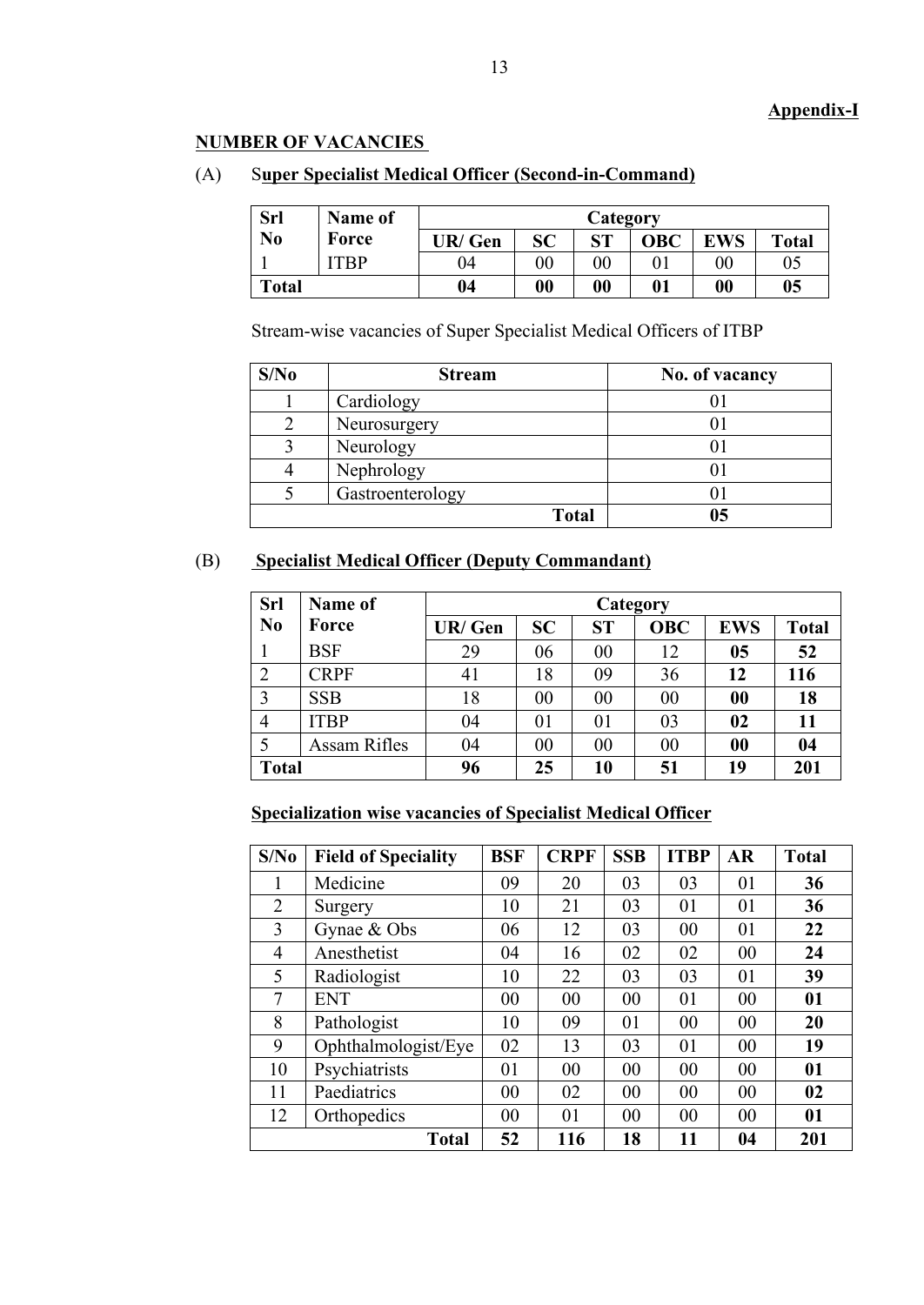| <b>Srl</b>     | Name of     | UR/ | <b>SC</b> | <b>ST</b> | <b>OBC</b> | <b>EWS</b> | Ex-        | <b>Total</b> |
|----------------|-------------|-----|-----------|-----------|------------|------------|------------|--------------|
| N <sub>0</sub> | <b>CAPF</b> | Gen |           |           |            |            | serviceman |              |
|                | BSF         | 11  | 12        | 01        | 53         | 08         | 08         | 85           |
| $\overline{2}$ | <b>CRPF</b> | 26  | 19        | 03        | 20         | 09         | 08         | 77           |
| 3              | <b>SSB</b>  | 12  | 10        | 01        | 28         | $00\,$     | 05         | 51           |
| 4              | <b>ITBP</b> | 25  | 20        | 01        | 46         | 09         | 10         | 101          |
|                | Assam       | 13  | 07        | 01        | 07         | 03         | 03         | 31           |
|                | Rifles      |     |           |           |            |            |            |              |
| <b>Total</b>   |             | 87  | 68        | 07        | 154        | 29         | 34         | 345          |

# (C) **Medical Officer (Assistant Commandant)**

# (D) **Dental Surgeon (Assistant Commandant)**

| <b>Srl</b>     | Name of     | UR/ | <b>SC</b>      | <b>ST</b>         | <b>OBC</b> | <b>EWS</b> | Ex-        | <b>Total</b> |
|----------------|-------------|-----|----------------|-------------------|------------|------------|------------|--------------|
| N <sub>0</sub> | <b>CAPF</b> | Gen |                |                   |            |            | serviceman |              |
|                | <b>BSF</b>  | 00  | 00             | 00                | 00         | 00         | 00         | 00           |
| $\overline{2}$ | <b>CRPF</b> | 01  | 0 <sub>0</sub> | 00                | 00         | 00         | 00         | 01           |
| 3              | <b>SSB</b>  | 00  | 0 <sub>0</sub> | 00                | 00         | 00         | 00         | 00           |
| 4              | <b>ITBP</b> | 00  | 0 <sub>0</sub> | 00                | $00\,$     | $00\,$     | 00         | 00           |
| 5              | Assam       | 01  | 0 <sub>0</sub> | 00                | $00\,$     | 00         | 00         | 01           |
|                | Rifles      |     |                |                   |            |            |            |              |
| <b>Total</b>   |             | 02  | 00             | $\boldsymbol{00}$ | 00         | 00         | 00         | 02           |

**Note: -** \* Vacancies are subject to change without prior notice.

\*\* Reservation for Ex-Servicemen is applicable upto the level of the Assistant Commandant only in CAPFs.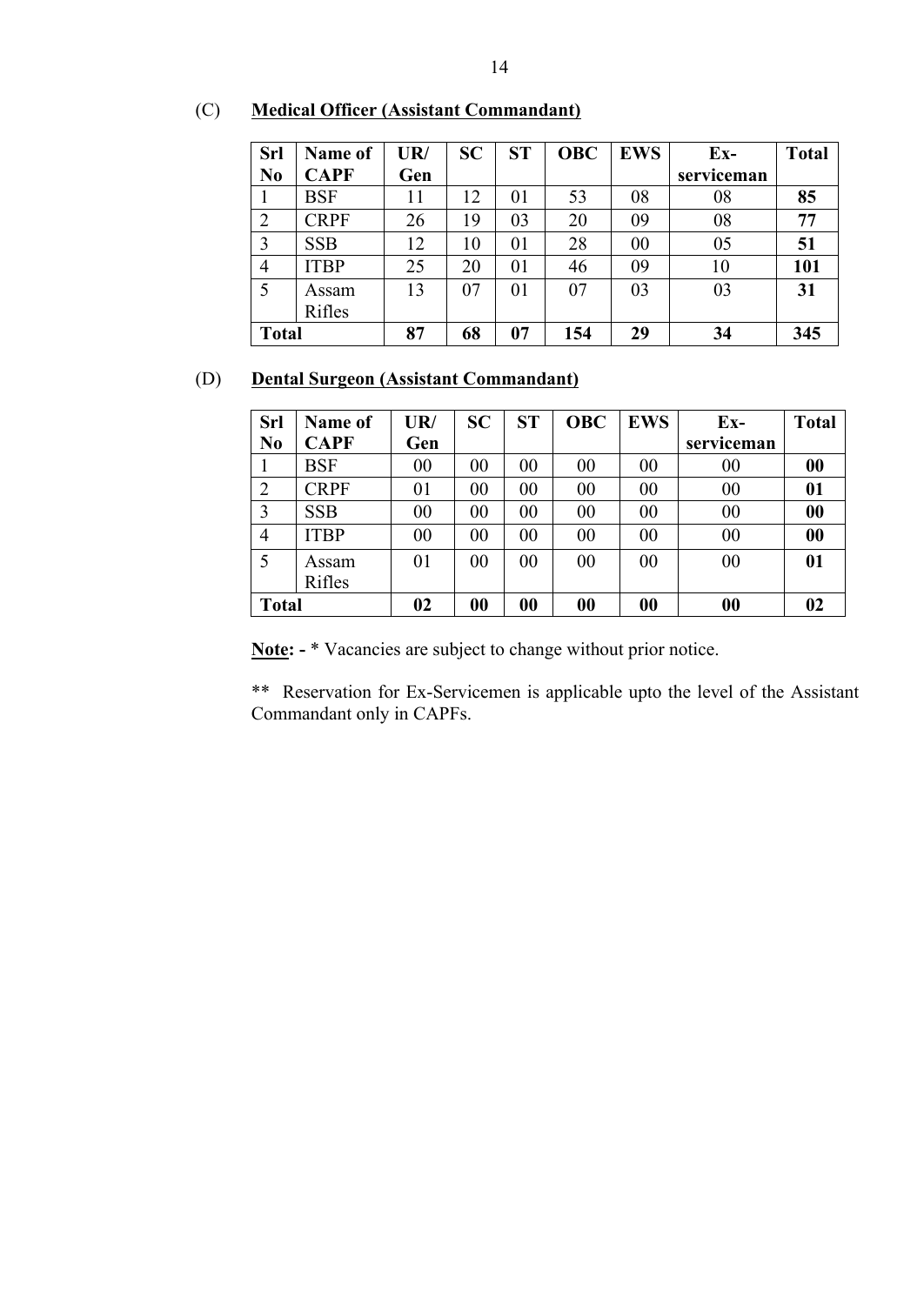#### **ANNEXURE 'II'**

#### **RECRUITMENT FOR THE POST OF SUPER SPECIALIST MEDICAL OFFICER/ SPEICALIST MEDICAL OFFICER/MEDICAL OFFICER/DENTAL SURGEON IN CAPFs & ASSAM RIFLES**

#### **(Applicable for in-service candidates only)**

#### **No Objection Certificate**

| Note: Candidates already in Govt. service must submit their application through proper         |  |
|------------------------------------------------------------------------------------------------|--|
| channel with the following certificate duly signed by their employer agreeing to release them, |  |
| in case finally selected for the post of<br>1n                                                 |  |
| CAPFs & Assam Rifle.                                                                           |  |
|                                                                                                |  |

| (i) | Certified that Mr/Ms. |                           | holds a permanent/ |
|-----|-----------------------|---------------------------|--------------------|
|     | temporary post of     | under Central Government. |                    |

(ii) Certified also that he has submitted his application to this department/Office on

- (iii) Certified also that Mr/Ms. will be released in case of his/her selection for the post of \_\_\_\_\_\_\_\_\_\_\_\_\_\_\_\_\_\_\_\_\_\_\_\_\_\_\_\_\_\_\_\_\_\_\_ in CAPFs & Assam Rifles.
- (iv) Certified also that Mr/Mrs\_\_\_\_\_\_\_\_\_\_\_\_\_\_\_\_\_\_\_\_\_\_\_\_\_\_\_\_\_\_\_\_\_, Post \_\_\_\_\_\_\_\_\_\_\_\_\_\_\_ serving in \_\_\_\_\_\_\_\_\_\_\_\_\_\_\_\_\_\_\_\_\_\_\_\_\_\_\_\_\_\_\_\_\_\_\_\_\_\_\_\_\_\_\_\_\_since \_\_\_\_\_\_\_\_\_\_\_\_\_\_\_ (mentioned date of appointment) and no DE/Vigilance case is either pending or being

contemplated against him.

Place……………………………….. Dated……………………………….

> **Signature of Head of Office/ Appointing Authority with office seal**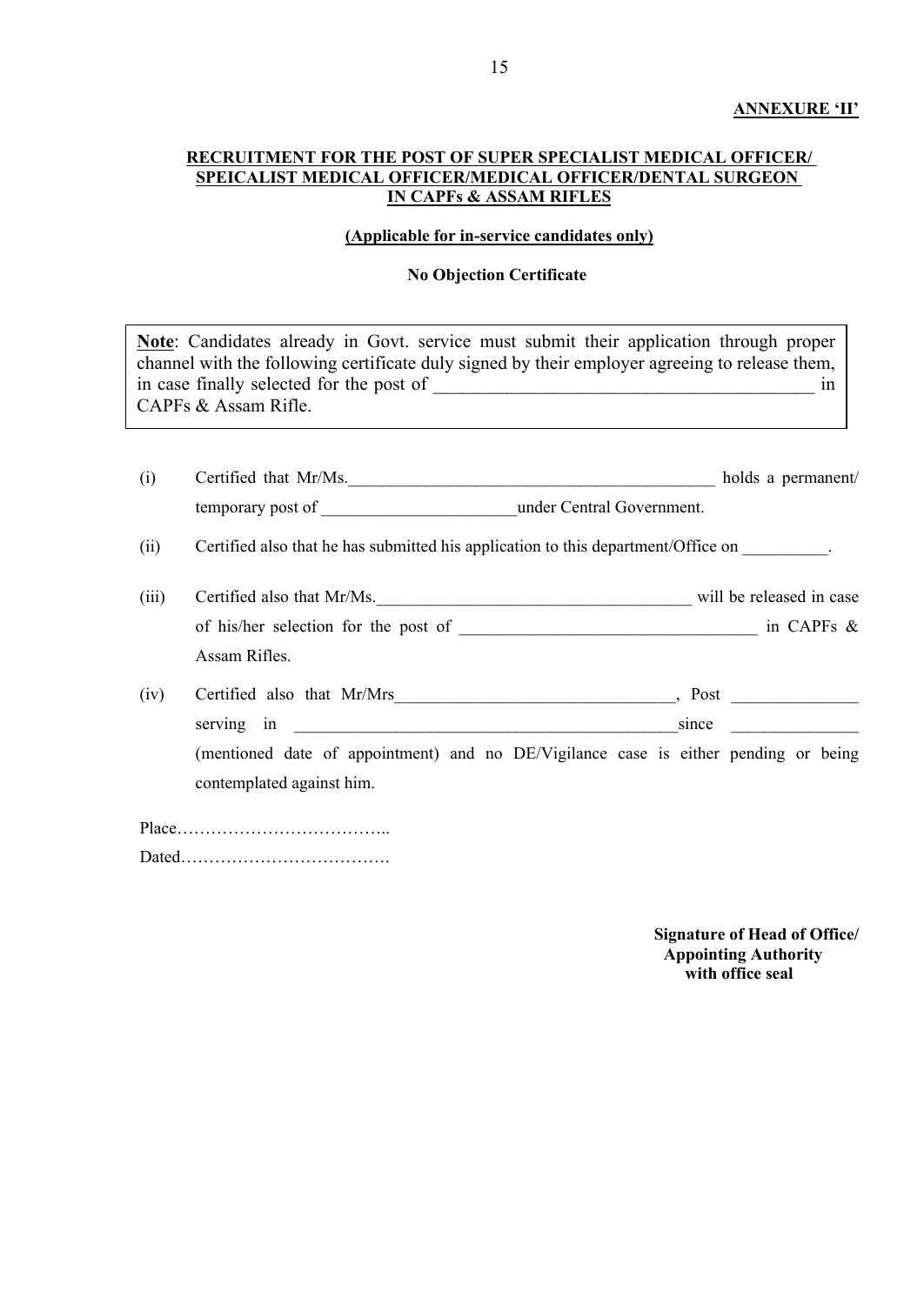#### **ANNEXURE-"III"**

#### FORM OF CERTIFICATE TO BE PRODUCED BY A CANDIDATE BELONGING TO SCHEDULED **CASTE/ SCHEDULED TRIBE APPLYING FOR APPOINTMENT TO POST UNDER THE GOVERNMENT OF INDIA**

| of                                                                                                                                                                                                                                                                                                                                                                                                                                                                                                                                                                                                                                                                                                                                                                                                                                                                                                                                                                                                                                                                                      | in |
|-----------------------------------------------------------------------------------------------------------------------------------------------------------------------------------------------------------------------------------------------------------------------------------------------------------------------------------------------------------------------------------------------------------------------------------------------------------------------------------------------------------------------------------------------------------------------------------------------------------------------------------------------------------------------------------------------------------------------------------------------------------------------------------------------------------------------------------------------------------------------------------------------------------------------------------------------------------------------------------------------------------------------------------------------------------------------------------------|----|
|                                                                                                                                                                                                                                                                                                                                                                                                                                                                                                                                                                                                                                                                                                                                                                                                                                                                                                                                                                                                                                                                                         |    |
| belongs to the Caste/Tribes ______________________ which is recognized as a Scheduled                                                                                                                                                                                                                                                                                                                                                                                                                                                                                                                                                                                                                                                                                                                                                                                                                                                                                                                                                                                                   |    |
| Castes/Scheduled Tribes* under :-                                                                                                                                                                                                                                                                                                                                                                                                                                                                                                                                                                                                                                                                                                                                                                                                                                                                                                                                                                                                                                                       |    |
| The Constitution (Scheduled Castes) order, 1950 _____________________, the Constitution                                                                                                                                                                                                                                                                                                                                                                                                                                                                                                                                                                                                                                                                                                                                                                                                                                                                                                                                                                                                 |    |
| (Scheduled Tribes) order, 1950 ____________________, the Constitution (Scheduled Castes)                                                                                                                                                                                                                                                                                                                                                                                                                                                                                                                                                                                                                                                                                                                                                                                                                                                                                                                                                                                                |    |
| Union Territories order, 1951* ______________________, the Constitution (Scheduled Tribes) Union                                                                                                                                                                                                                                                                                                                                                                                                                                                                                                                                                                                                                                                                                                                                                                                                                                                                                                                                                                                        |    |
| Territories Order, 1951*                                                                                                                                                                                                                                                                                                                                                                                                                                                                                                                                                                                                                                                                                                                                                                                                                                                                                                                                                                                                                                                                |    |
| (As amended by the Scheduled Castes and Scheduled Tribes (Modification) Order, 1956, the Bombay<br>Reorganization Act, 1960, the Punjab Reorganization Act, 1966, the State of Himachal Pradesh Act, 1970, the<br>North Eastern Areas Reorganization Act, 1971 and the Scheduled Castes and Scheduled Tribes Orders<br>(Amendment) Act, 1976)                                                                                                                                                                                                                                                                                                                                                                                                                                                                                                                                                                                                                                                                                                                                           |    |
| Scheduled Castes and Scheduled Tribes order (Amendment Act), 1976*.<br>The Constitution (Dadra and Nagar Haveli) Scheduled Castes Order 1962.<br>The Constitution (Dadra and Nagar Haveli) Scheduled Tribes Order 1962 @.<br>The Constitution (Pondicherry) Scheduled Castes Order 1964 @.<br>The Constitution (Uttar Pradesh) Scheduled Tribes Order 1967 (a).<br>The Constitution (Goa, Daman & Diu) Scheduled Castes Order 1968 $@$ .<br>The Constitution (Goa, Daman & Diu) Scheduled Tribes Order 1968 $@.$<br>The Constitution (Nagaland) Scheduled Tribes Order 1970 @.<br>The Constitution (Sikkim) Scheduled Castes Order 1978 @.<br>The Constitution (Sikkim) Scheduled Tribes Order 1978 @.<br>The Constitution (Jammu & Kashmir) Scheduled Tribes Order 1989 @.<br>The Constitution (Scheduled Castes) Orders (Amendment) Act, 1990 @.<br>The Constitution (Scheduled Tribes) Orders (Amendment) Ordinance, 1991 @.<br>The Constitution (Scheduled Tribes) Orders (Second Amendment) Act, 1991 @.<br>The Constitution (Scheduled Tribes) Orders (Amendment) Ordinance, 1996 |    |
| 2.<br>Applicable in the case of Scheduled Castes, Scheduled Tribes persons who have migrated from                                                                                                                                                                                                                                                                                                                                                                                                                                                                                                                                                                                                                                                                                                                                                                                                                                                                                                                                                                                       |    |
| one State/Union Territory Administration. This certificate is issued on the basis of the Scheduled Castes/                                                                                                                                                                                                                                                                                                                                                                                                                                                                                                                                                                                                                                                                                                                                                                                                                                                                                                                                                                              |    |
|                                                                                                                                                                                                                                                                                                                                                                                                                                                                                                                                                                                                                                                                                                                                                                                                                                                                                                                                                                                                                                                                                         |    |
|                                                                                                                                                                                                                                                                                                                                                                                                                                                                                                                                                                                                                                                                                                                                                                                                                                                                                                                                                                                                                                                                                         |    |
|                                                                                                                                                                                                                                                                                                                                                                                                                                                                                                                                                                                                                                                                                                                                                                                                                                                                                                                                                                                                                                                                                         |    |
|                                                                                                                                                                                                                                                                                                                                                                                                                                                                                                                                                                                                                                                                                                                                                                                                                                                                                                                                                                                                                                                                                         |    |
|                                                                                                                                                                                                                                                                                                                                                                                                                                                                                                                                                                                                                                                                                                                                                                                                                                                                                                                                                                                                                                                                                         |    |

-- 2 –

Contd…2/-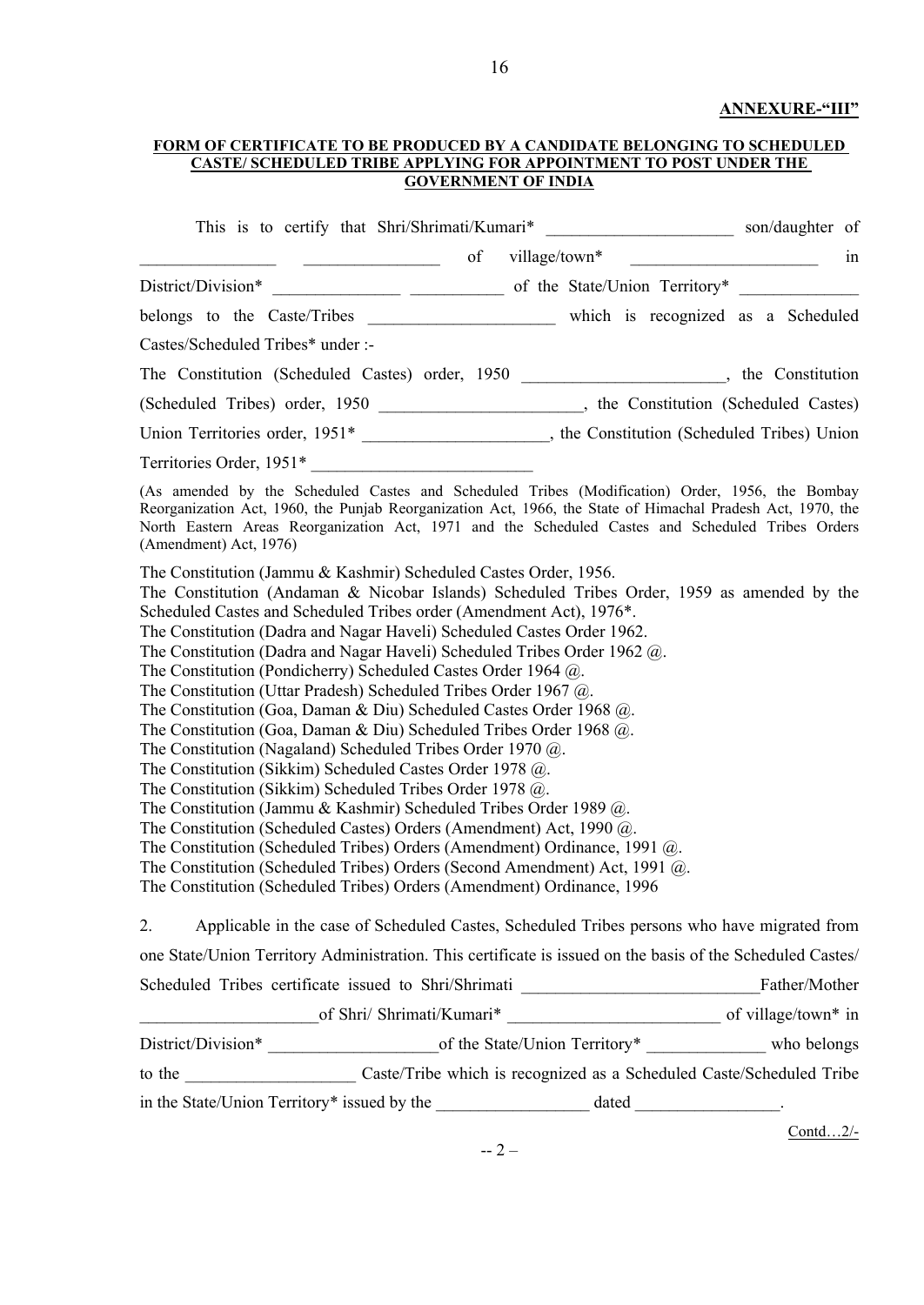Contd. from pre-page

3. Shri/Shrimati/Kumari and /or\* his/her family ordinarily reside(s) in village/town\* of District/Division\* of the State/Union Territory of the contract of the contract of the contract of the contract of the contract of the contract of the contract of the contract of the contract of the contract of the contract of the contract of the contract of t

> Signature \_\_\_\_\_\_\_\_\_\_\_\_\_\_\_\_\_\_\_\_\_\_\_\_\_\_\_\_\_\_\_\_\_\_\_\_\_\_  $**$  Designation

(with seal of office)

State/Union Territory Place  $\Box$ Date  $\Box$ 

\* Please delete the words which are not applicable

@ Please quote specific Presidential Order

Delete the paragraph which is not applicable.

NOTE: The term, ordinarily reside (s) used here will have the same meaning as in section 20 of the Representation of the People Act, 1950.

\*\* The authorities competent to issue Caste/Tribe Certificates:

- a. District Magistrate/Additional District Magistrate/Collector/Deputy Commissioner/Additional Deputy Commissioner/Dy. Collector/Ist Class Stipendiary Magistrate/Sub-Divisional Magistrate/Extra-Assistant Commissioner/Taluka Magistrate/Executive Magistrate. b. Chief Presidency Magistrate/Additional Chief Presidency
	- Magistrate/Presidency Magistrate.
	- c. Revenue Officers not below the rank of Tehsildar.
	- d. Sub-Divisional Officers of the area where the candidate and/or his family normally resides.
- **NOTE: ST candidates belonging to Tamil Nadu State should submit caste certificate ONLY FROM THE REVENUE DIVISIONAL OFFICER.**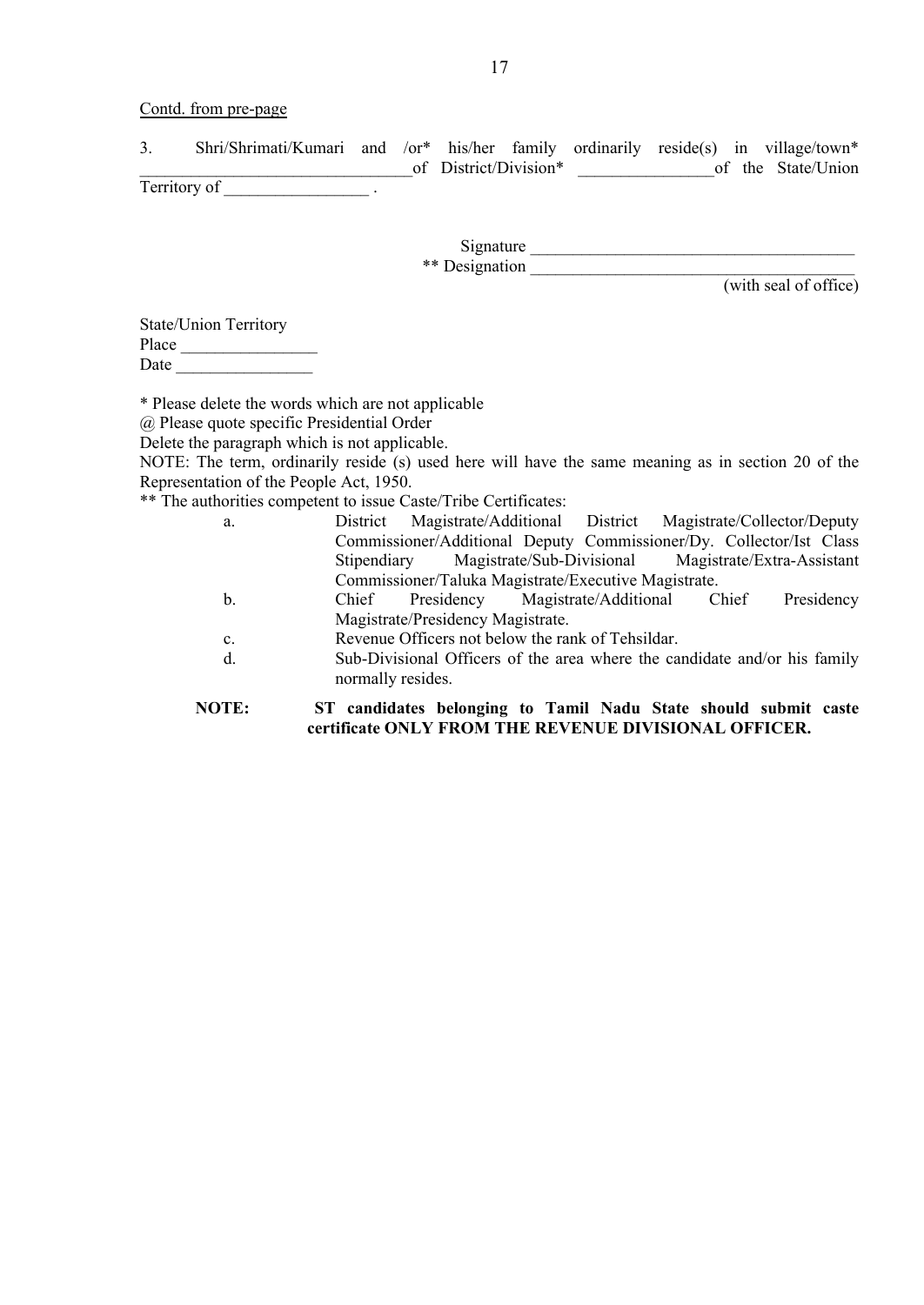#### **FORM OF CERTIFICATE TO BE PRODUCED BY OTHER BACKWARD CLASSES APPLYING FOR APPOINTMENT TO POSTS UNDER THE GOVERNMENT OF INDIA**

(G.I., Dept. of Per. & Trg., O.M. No. 36036/2/2013- Estt. (Res), dated 30-05-2014)

|          | This is to certify that Shri/Smt/Kumari                                    | son/ daughter  |
|----------|----------------------------------------------------------------------------|----------------|
| of       | of village $\ell$ town                                                     | in District /  |
| Division | in the State/Union Territory                                               | belongs to the |
|          | community, which is recognized as a Backward Class under the Government of |                |
|          | India, Ministry of Social Justice and Empowerment's Resolution No.         |                |
| dated    | ÷                                                                          |                |

Shri /Smt / Kumari \_\_\_\_\_\_\_\_\_\_\_\_\_\_\_\_\_\_\_\_\_\_\_\_\_\_\_\_\_\_\_\_ and/or his /her family ordinarily reside(s) in the District/Division of the State / Union Territory. This is also to certify that he/she does not belong to the persons/sections (Creamy Layer) mentioned in Column 3 of the Schedule to the Government of India, Department of Personnel and Training, O.M. No. 36012/22/93 –Estt. (SCT), dated 8-9-1993**\*\***.

#### **District Magistrate/ Deputy Commissioner, etc**

Dated : Seal

The authorities competent to issued caste certificate are indicated below :-

- (i) District Magistrate / Additional Magistrate / Collector / Deputy Commissioner / Additional Deputy Commissioner / Deputy Collector/ First Class Stipendiary Magistrate/ Sub-Divisional Magistrate / Taluka Magistrate/ Executive Magistrate/ Extra Assistant Commissioner (not below the rank of First Class Stipendiary Magistrate).
- (ii) Chief Presidency Magistrate/ Additional Chief Presidency Magistrate / Presidency Magistrate
- (iii) Revenue Officer not below the rank of Tehsildar; and
- (iv) Sub Divisional Officer of the area where the candidate and / or his family resides.
- **\*** The authority issuing the certificate may have to mention the details of Resolution of Govt.of India, in which the caste of the candidate is mentioned as OBC.
- \*\* As amended from time to time

**NOTE** : The term "Ordinarily" used here will have the same meaning as in Section 20 of the Representation of the People Act, 1950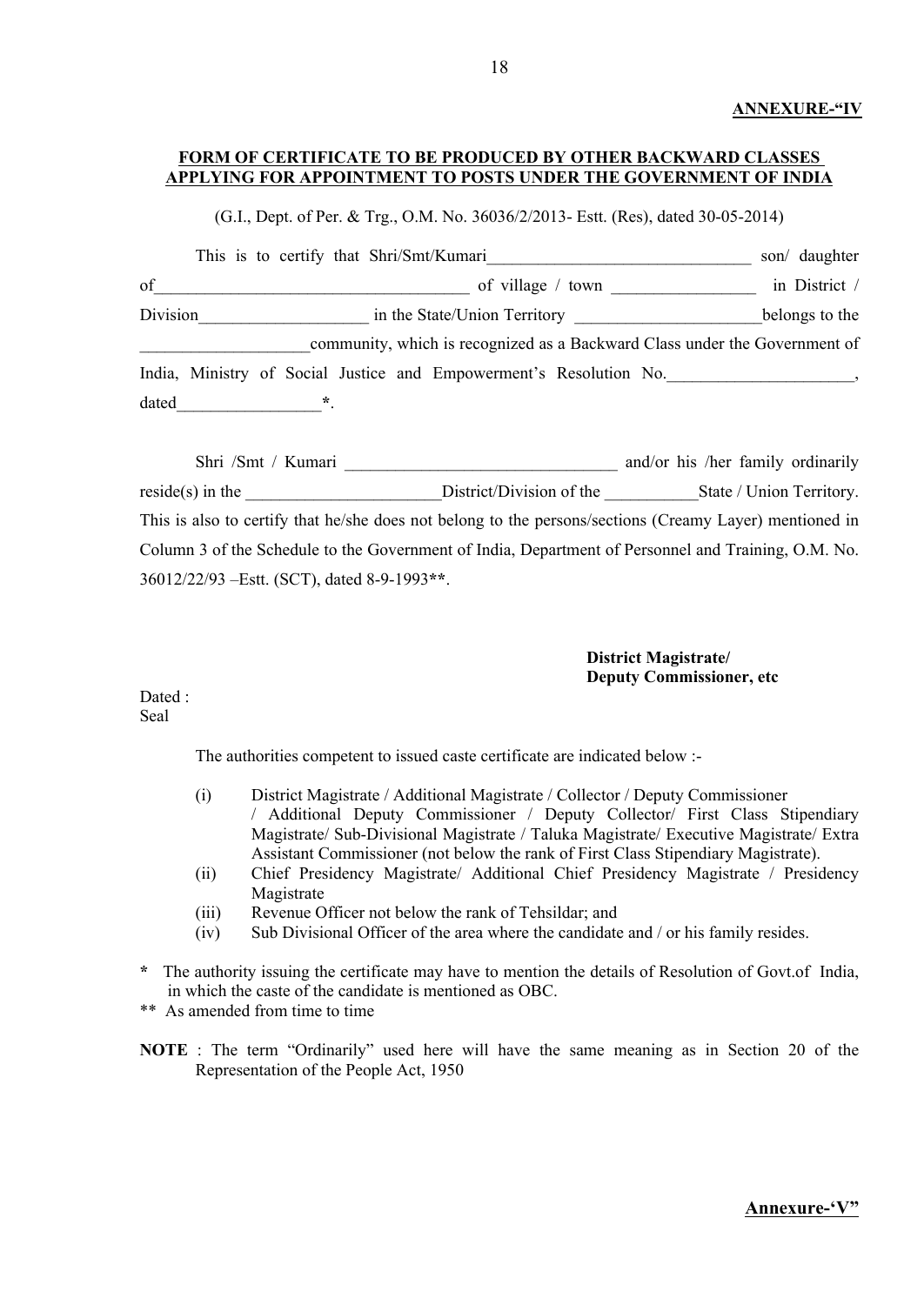#### **Government of…………………….. (Name & Address of the authority issuing the certificate)**

#### **INCOME & ASSEST CERTIFICATE OR BE PRODUCED BY ECONOMICALLY WEAKER SECTIONS**

| Certificate No.                                                    |                                                                                                                                                                  | Date:                                                                                                                                                                                                                                          |  |  |  |  |  |
|--------------------------------------------------------------------|------------------------------------------------------------------------------------------------------------------------------------------------------------------|------------------------------------------------------------------------------------------------------------------------------------------------------------------------------------------------------------------------------------------------|--|--|--|--|--|
|                                                                    | VAILD FOR THE YEAR                                                                                                                                               |                                                                                                                                                                                                                                                |  |  |  |  |  |
|                                                                    |                                                                                                                                                                  | This is to certify that Shri/Smt/Kumari<br>permanent resident of<br>permanent resident of<br>permanent resident of<br>permanent resident of<br>permanent resident of<br>permanent resident of<br>permanent resident of<br>permanent resident o |  |  |  |  |  |
|                                                                    |                                                                                                                                                                  |                                                                                                                                                                                                                                                |  |  |  |  |  |
|                                                                    |                                                                                                                                                                  | Pin Code Whose photograph is attested below belongs to Economically                                                                                                                                                                            |  |  |  |  |  |
|                                                                    |                                                                                                                                                                  | Weaker Sections, since the gross annual income* of his/her "family"** is below Rs. 8 lakh (Rupees                                                                                                                                              |  |  |  |  |  |
|                                                                    |                                                                                                                                                                  | Eight Lakh only) for the financial year<br><u>Eight Lakh only</u> ) for the financial year<br><u>Eight Lakh only</u> ) for the financial year<br><u>Eight Lakh only</u>                                                                        |  |  |  |  |  |
| the following assets***.                                           |                                                                                                                                                                  |                                                                                                                                                                                                                                                |  |  |  |  |  |
| i.<br>11.<br>iii.<br>iv.                                           | 5 acres of agricultural land and above;<br>Residential flat of 1000 sq ft. and above'<br>Residential plot of 100 sq. yards and above in notified municipalities; | Residential plot of 200 sq. yards and above in areas other than the notified municipalities.                                                                                                                                                   |  |  |  |  |  |
| 2.                                                                 |                                                                                                                                                                  |                                                                                                                                                                                                                                                |  |  |  |  |  |
|                                                                    |                                                                                                                                                                  | recognized as a Scheduled Caste, Scheduled Tribe and Other Backward Classes (Central List).                                                                                                                                                    |  |  |  |  |  |
| Recent Passport<br>Size attested<br>photograph of<br>the applicant |                                                                                                                                                                  | Signature with seal of Office<br>Name<br>Designation                                                                                                                                                                                           |  |  |  |  |  |

\*Note 1: Income covered all sources i.e. salary, agriculture, business, profession, etc.

\*\*Note 2: The term "Family" for this purpose include the person, who seeks benefit of reservation, his/her parents and siblings below the age of 18 years as also his/her spouse and children below the age of 18 years.

**\_\_\_\_\_\_\_\_\_\_\_\_\_\_\_\_\_\_\_\_\_\_\_\_\_\_\_\_\_\_\_\_\_\_\_\_\_\_\_\_\_\_\_\_\_\_\_\_\_\_\_\_\_\_\_\_\_\_\_\_\_\_\_\_\_\_\_\_\_\_\_\_\_\_\_\_\_\_\_\_\_**

\*\*\*Note 3: The property held by a "Family" in different location or different places/cities have been clubbed while appling the land or property holding test to determine EWS status.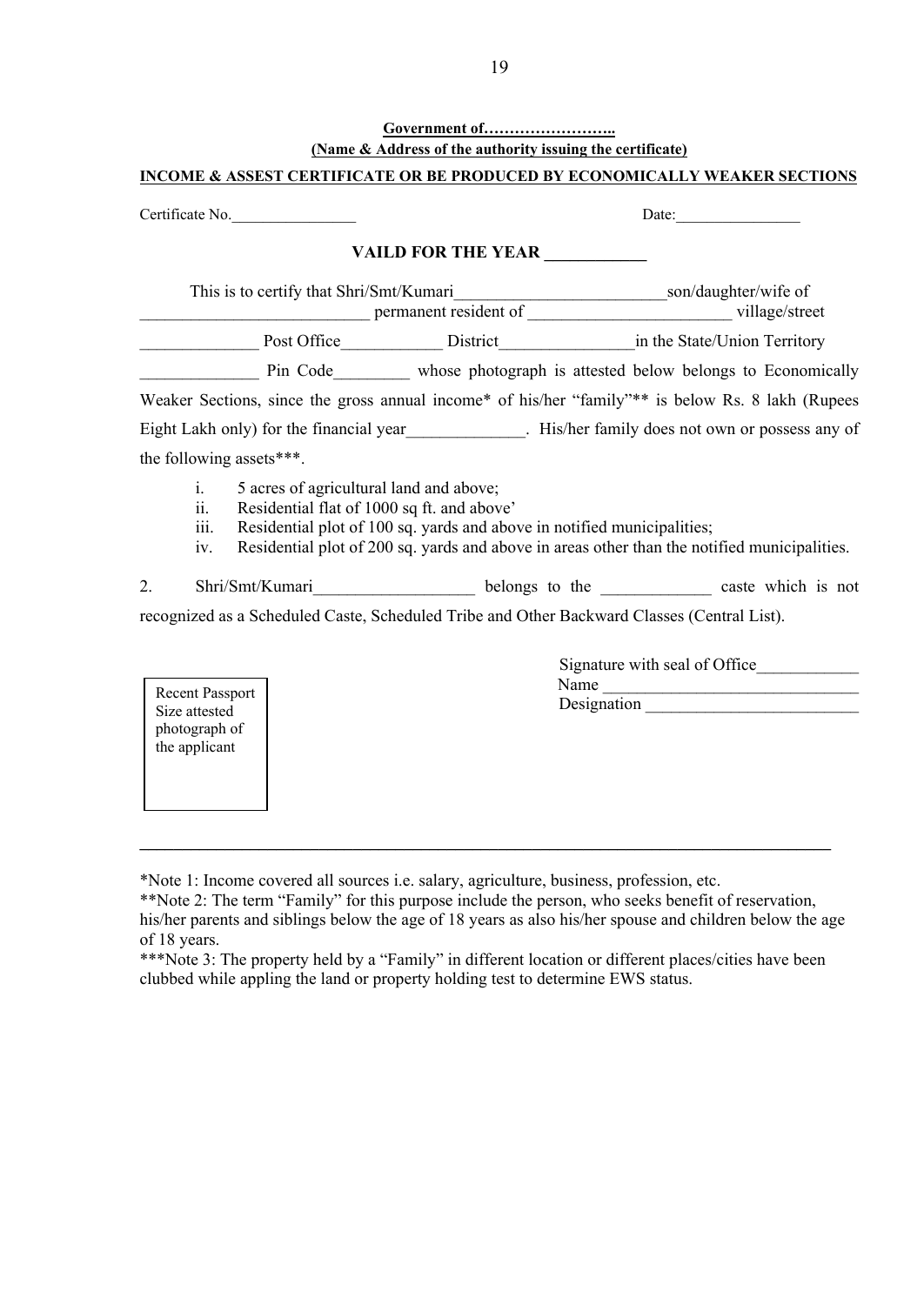## **Annexure ' VI'**

# **DECLARATION/UNDERTAKING BY OBC(NON CREAMY LAYER) CANDIDATES ONLY**

|           |                               | of Shri<br>son                                                                                 |                 |
|-----------|-------------------------------|------------------------------------------------------------------------------------------------|-----------------|
|           | resident of village/town/city | District                                                                                       | <b>State</b>    |
|           |                               | hereby declare that I belong to the                                                            | community which |
|           |                               | is recognised as a backward class by the Government of India for the purpose of reservation in |                 |
|           |                               | services as per orders contained in Department of Personnel and Training Office Memorandum     |                 |
|           |                               | No.36012/22/93- Estt. (SCT), dated 8/9/1993 which is modified vide DOP&T OM No.                |                 |
|           |                               | 36022/2/2004-Estt(Res) dated 09/03/2004, OM No. 36022/2/2004-Estt(Res) dated 14.10.2008        |                 |
|           |                               | and OM No. 36033/1/2013-Estt(Res) dated 27/05/2013. It is also declared that I do not belong   |                 |
|           |                               | to persons/sections (Creamy Layer) mentioned in Column 3 of the Schedule to the Government     |                 |
| of India. |                               |                                                                                                |                 |

Place: \_\_\_\_\_\_\_\_\_\_\_\_  $Date:$ 

Signature of the applicant (OBC candidate)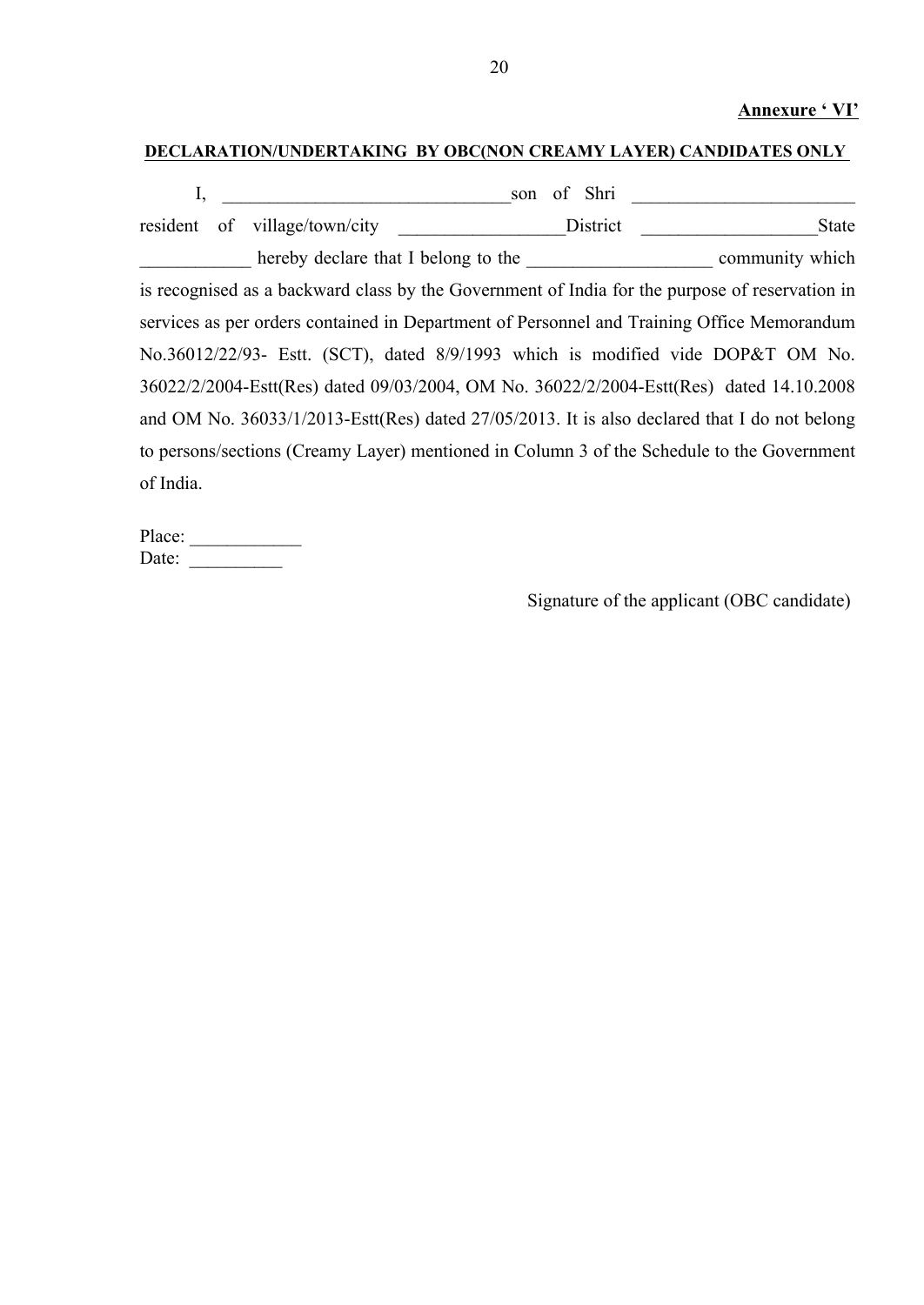Office of the Sarpanch/Numberdar ………………………………….

# **IDENTITY CERTIFICATE FOR WEST PAKISTANI REFUGEE RESIDING IN THE UT OF JAMMU & KASHMIR**

|  | Pakistan during the Indo-Pak Conflict of 1947. |  |  |  |  |
|--|------------------------------------------------|--|--|--|--|

**Sarpanch/ Numberdar**